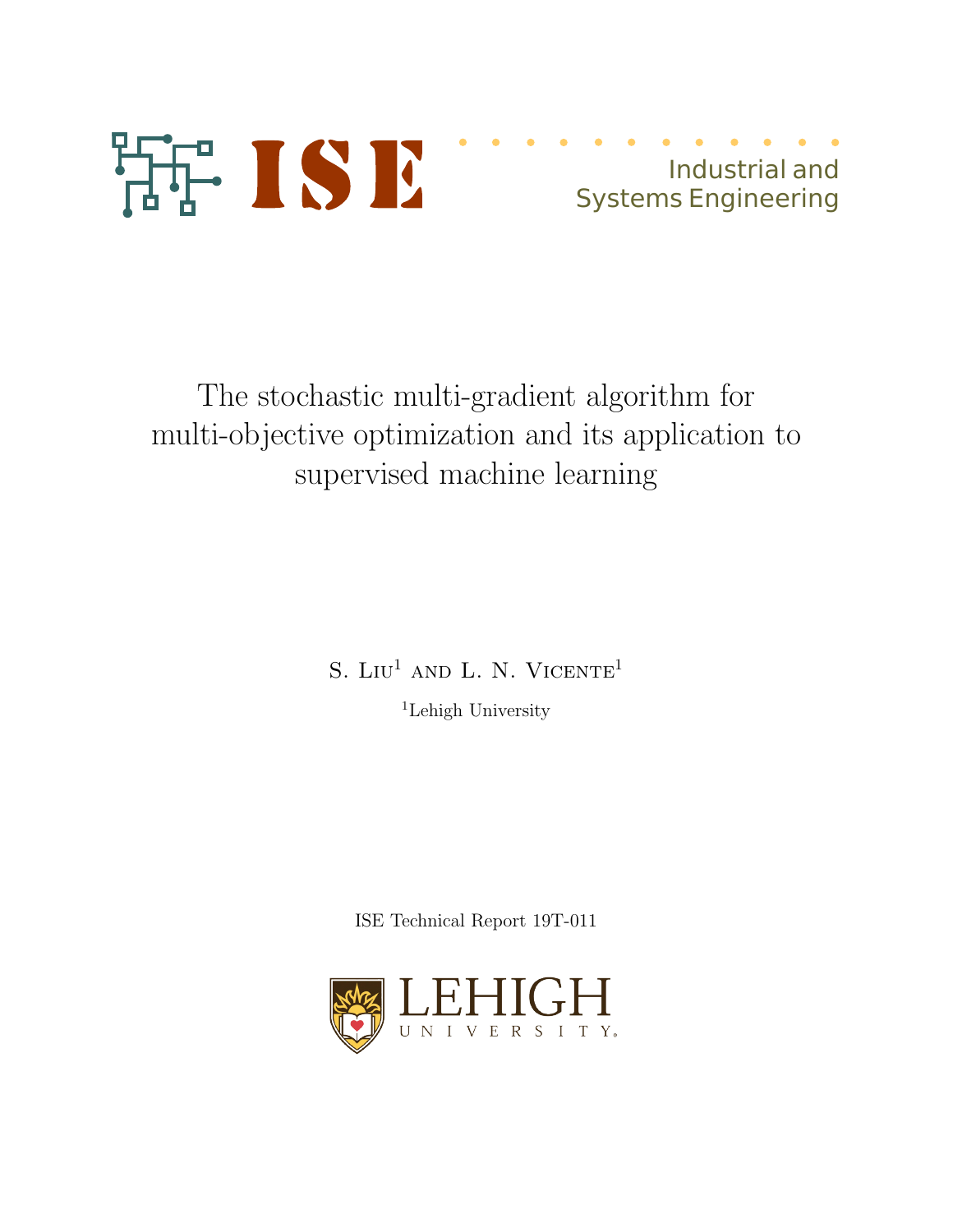## The stochastic multi-gradient algorithm for multi-objective optimization and its application to supervised machine learning

S. Liu<sup>∗</sup> L. N. Vicente†

July 9, 2019

#### Abstract

Optimization of conflicting functions is of paramount importance in decision making, and real world applications frequently involve data that is uncertain or unknown, resulting in multi-objective optimization (MOO) problems of stochastic type. We study the stochastic multi-gradient (SMG) method, seen as an extension of the classical stochastic gradient method for single-objective optimization.

At each iteration of the SMG method, a stochastic multi-gradient direction is calculated by solving a quadratic subproblem, and it is shown that this direction is biased even when all individual gradient estimators are unbiased. We establish rates to compute a point in the Pareto front, of order similar to what is known for stochastic gradient in both convex and strongly convex cases. The analysis handles the bias in the multi-gradient and the unknown a priori weights of the limiting Pareto point.

The SMG method is framed into a Pareto-front type algorithm for the computation of the entire Pareto front. The Pareto-front SMG algorithm is capable of robustly determining Pareto fronts for a number of synthetic test problems. One can apply it to any stochastic MOO problem arising from supervised machine learning, and we report results for logistic binary classification where multiple objectives correspond to distinct-sources data groups.

Keywords: Multi-Objective Optimization, Pareto Front, Stochastic Gradient Descent, Supervised Machine Learning.

## 1 Introduction

In multi-objective optimization (MOO) one attempts to simultaneously optimize several, potentially conflicting functions. MOO has wide applications in all industry sectors where decision making is involved due to the natural appearance of conflicting objectives or criteria. Applications span across applied engineering, operations management, finance, economics and social sciences, agriculture, green logistics, and health systems. When the individual objectives are

<sup>∗</sup>Department of Industrial and Systems Engineering, Lehigh University, 200 West Packer Avenue, Bethlehem, PA 18015-1582, USA (sul217@lehigh.edu).

<sup>†</sup>Department of Industrial and Systems Engineering, Lehigh University, 200 West Packer Avenue, Bethlehem, PA 18015-1582, USA and Centre for Mathematics of the University of Coimbra (CMUC) (lnv@lehigh.edu). Support for this author was partially provided by FCT/Portugal under grants UID/MAT/00324/2019 and P2020 SAICTPAC/0011/2015.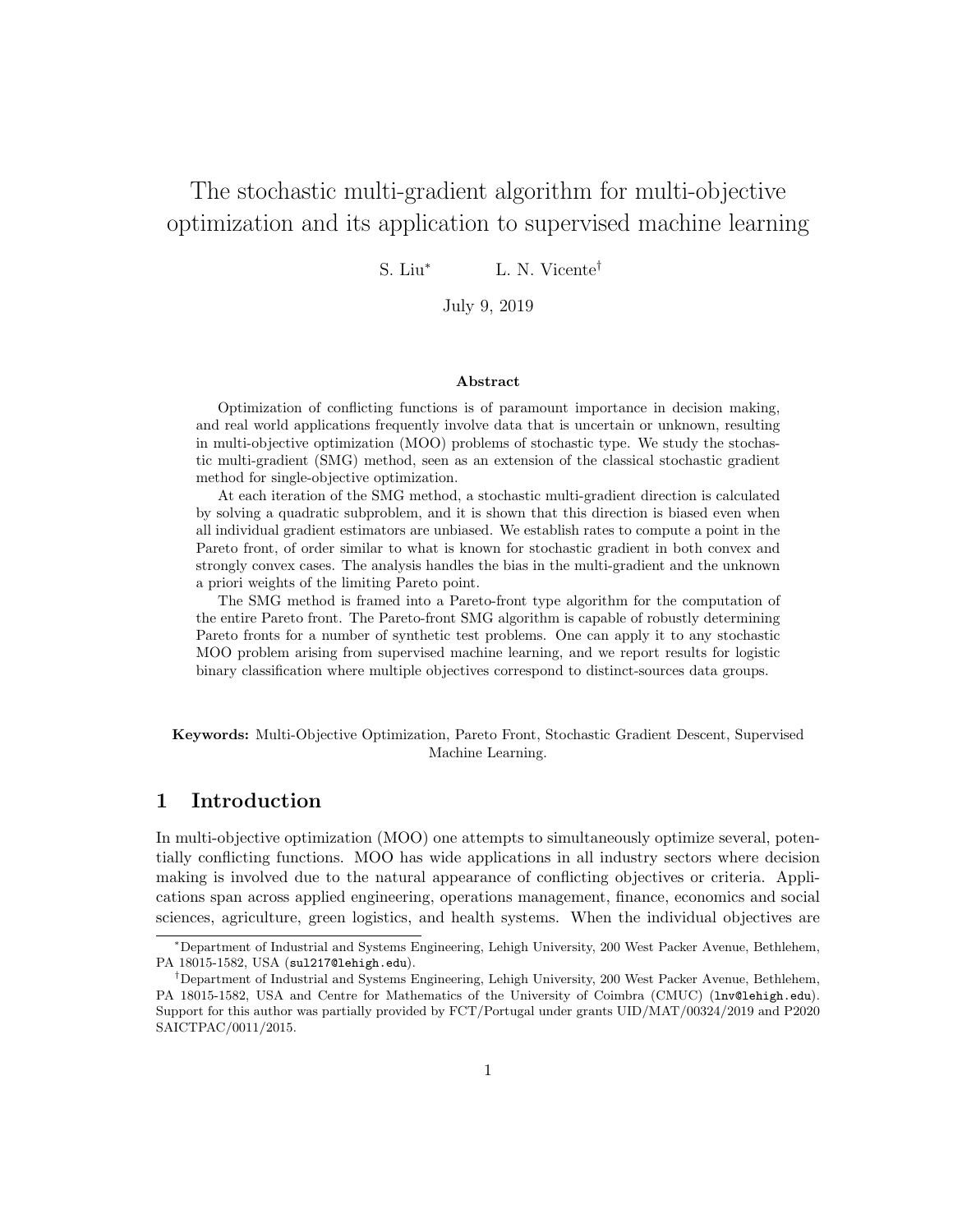conflicting, no single solution exists that optimizes all of them simultaneously. The goal of MOO is then to find Pareto optimal solutions (also known as efficient points), roughly speaking points for which no other combination of variables leads to a simultaneous improvement in all objectives. The determination of the set of Pareto optimal solutions helps decision makers to define the best trade-offs among the several competing criteria.

We start by introducing an MOO problem consisting of the simultaneous minimization of  $m$ individual functions

$$
\min H(x) = (h_1(x), \dots, h_m(x))^\top
$$
  
s.t.  $x \in \mathcal{X},$  (1)

where  $h_i: \mathbb{R}^n \to \mathbb{R}$  are real valued functions and  $\mathcal{X} \subseteq \mathbb{R}^n$  represents a feasible region. We say that the MOO problem is smooth if all objective functions  $h_i$  are continuously differentiable. Assuming that no point may exist that simultaneously minimizes all objectives, the notion of Pareto dominance is introduced to compare any two given feasible points  $x, y \in \mathcal{X}$ . One says that x dominates y if  $H(x) < H(y)$  componentwise. A point  $x \in \mathcal{X}$  is a Pareto minimizer if it is not dominated by any other point in  $\mathcal{X}$ . The set of all Pareto minimizers includes the possible multiple minimizers of each individual function. If we want to exclude such points, one can consider the set of strict Pareto minimizers  $P$ , by rather considering a weaker form of dominance (meaning x weakly dominates y if  $H(x) \le H(y)$  componentwise and  $H(x) \ne H(y)$ <sup>1</sup>. In this paper we can broadly speak of Pareto minimizers as the first-order optimality condition considered will be necessary for both Pareto optimal sets. An important notion in MOO is the Pareto front  $H(\mathcal{P})$ , formed by mapping all elements of  $\mathcal P$  into the decision space  $\mathbb{R}^m$ ,  $H(\mathcal{P})=$  ${H(x) : x \in \mathcal{P}}.$ 

#### 1.1 Deterministic multi-objective optimization

If one calculates the Pareto front, or a significant portion of it, using an a posteriori methodology, then decision-making preferences can then be expressed upon the determined Pareto information. This approach contrasts with methods that require an a priori input from the decision maker in the decision space, such as a utility function or a ranking of importance of the objectives [21, 32].

A main class of MOO methods apply scalarization, reducing the MOO problem to a single objective one, whose solution is a Pareto minimizer. These methods require an a priori selection of the parameters to produce such an effect. The weighted-sum method is simply to assign each objective function  $h_i(x)$  a nonnegative weight  $a_i$  and minimize the single objective  $S(x, a) =$  $\sum_{i=1}^{m} a_i h_i(x)$  subject to the problem constraints (see, for instance, [27]). If all objective functions are convex, by varying the weights in a simplex set one is guaranteed to determine the entire Pareto front. The  $\epsilon$ -constraint method [29] consists of minimizing one objective, say  $h_i(x)$ , subject to additional constraints that  $h_j(x) \leq \epsilon_j$  for all  $j \neq i$ , where  $\epsilon_j \geq \min_{x \in \mathcal{X}} h_j(x)$  is an upper bound  $h_i$  is allowed to take. Although scalarization methods are conceptually simple, they exhibit some drawbacks: 1) Weights are difficult to preselect, especially when objectives have different magnitudes. Sometimes, the choice of parameters can be problematic, e.g., producing infeasibility in the  $\epsilon$ -constraint method; 2) In the weighted-sum method, it is frequently observed

<sup>&</sup>lt;sup>1</sup>Note that both dominance conditions above stated induce a strict partial ordering of the points in  $\mathbb{R}^n$ . Also, subjacent to such orderings is the cone corresponding to the nonnegative orthant  $K = \{v \in \mathbb{R}^n : v_i \geq 0, i =$ 1,..., n}. In fact, x dominates y if and only if  $H(y) - H(x) \in \text{int}(K)$ , and x weakly dominates y if and only if  $H(y) - H(x) \in K \setminus \{0\}$ . Broadly speaking any pointed convex cone K will induce in these two ways a strict partial ordering.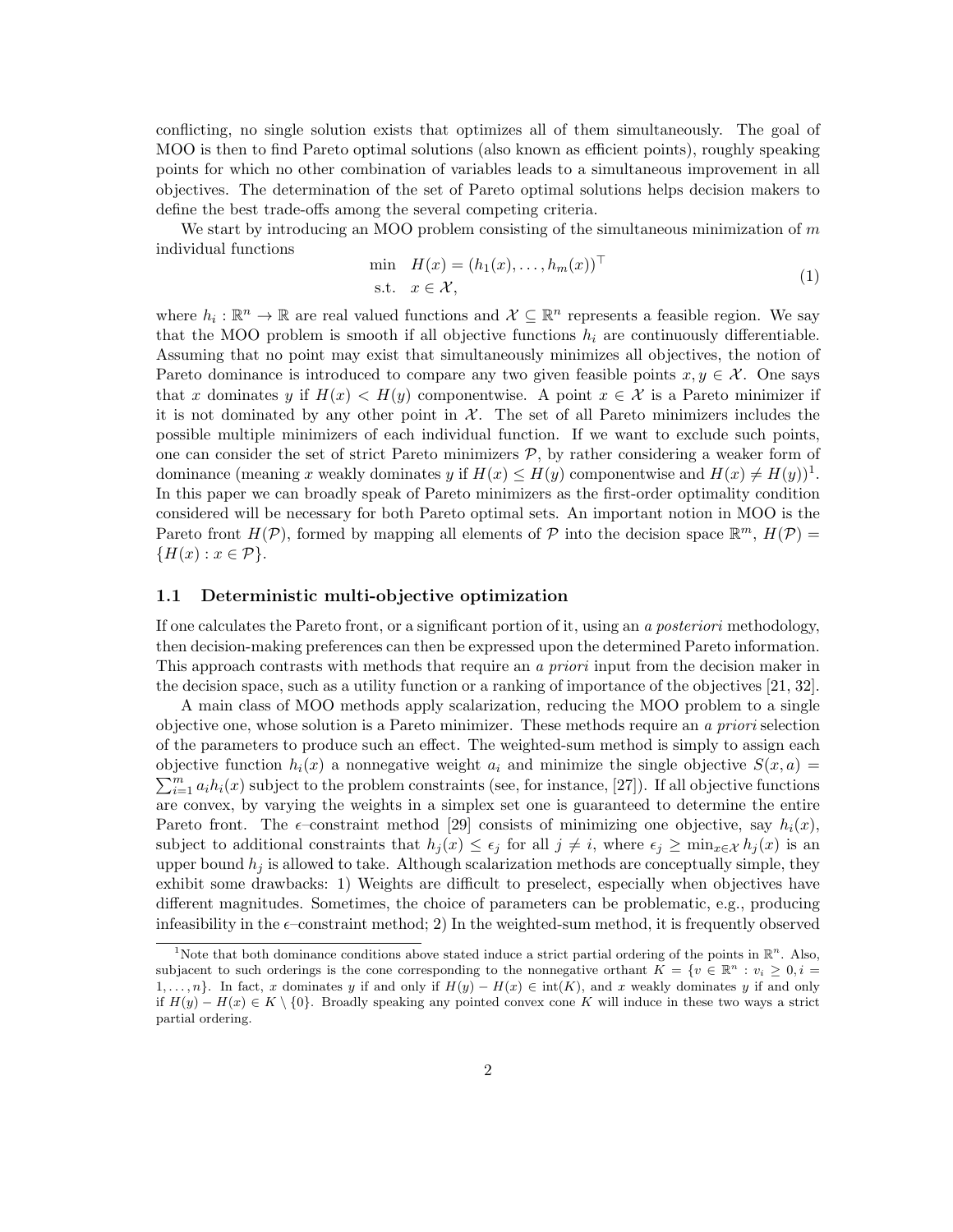(even for convex problems) that an evenly distributed set of weights in a simplex fails to produce an even distribution of Pareto minimizers in the front. 3) It might be impossible to find the entire Pareto front if some of the objectives are nonconvex, as it is the case for the weightedsum method. There are scalarization methods which have an a *posteriori* flavor like the socalled normal boundary intersection method [13], and which are able to produce a more evenly distributed set of points on the Pareto front given an evenly distributed set of weights (however solutions of the method subproblems may be dominated points in the nonconvex case [26]).

Nonscalarizing a posteriori methods attempt to optimize the individual objectives simultaneously in some sense. The methodologies typically consist of iteratively updating a list of nondominated points, with the goal of approximating the Pareto front. To update such iterate lists, some of these a posteriori methods borrow ideas from population-based heuristic optimization, including Simulated Annealing, Evolutionary Optimization, and Particle Swarm Optimization. NSGA-II [14] and AMOSA [4] are two well-studied population-based heuristic algorithms designed for MOO. However, no theoretical convergence properties can be derived under reasonable assumptions for these methods, and they are slow in practice due to the lack of first-order principles. Other a *posteriori* methods update the iterate lists by applying steps of rigorous MOO algorithms designed for the computation of a single point in the Pareto front. Such rigorous MOO algorithms have resulted from generalizing classical algorithms of single-objective optimization to MOO.

As mentioned above, a number of rigorous algorithms have been developed for MOO by extending single-objective optimization counterparts. A common feature of these MOO methods is the attempt to move along a direction that simultaneously decreases all objective functions. In most instances it is possible to prove convergence to a first-order stationary Pareto point. Gradient descent is a first example of such a single-objective optimization technique that led to the multi-gradient (or multiple gradient) method for MOO [23] (see also [20, 18, 16, 17]). As analyzed in [24], it turns out that the multi-gradient method proposed by [23] shares the same convergence rates as in the single objective case, for the various cases of nonconvex, convex, and strongly convex assumptions. Other first-order derivative-based methods that were extended to MOO include proximal methods [6], nonlinear conjugate gradient methods [34], and trust-region methods [36, 42]. Newton's method for multi-objective optimization, further using second-order information, was first presented in [22] and later studied in [19]. For a complete survey on multiple gradient-based methods see [26]. Even when derivatives of the objective functions are not available for use, rigorous techniques were extended along the same lines from one to several objectives, an example being the the so-called direct multi-search algorithm [12].

#### 1.2 Stochastic multi-objective optimization

#### 1.2.1 Single objective

Many practical optimization models involve data parameters that are unknown or uncertain, examples being demand or return. In some cases the parameters are confined to sets of uncertainty, leading to robust optimization, where one tries to find a solution optimized against a worst-case scenario. In stochastic optimization/programming, data parameters are considered random variables, and frequently some estimation can be made about their probability distributions. Let us consider the unconstrained optimization of a single function  $f(x, w)$  that depends on the decision variables x and on unknown/uncertain parameters  $w$ . The goal of stochastic optimization is to seek a solution that optimizes the expectation of  $f$  taken with respect to the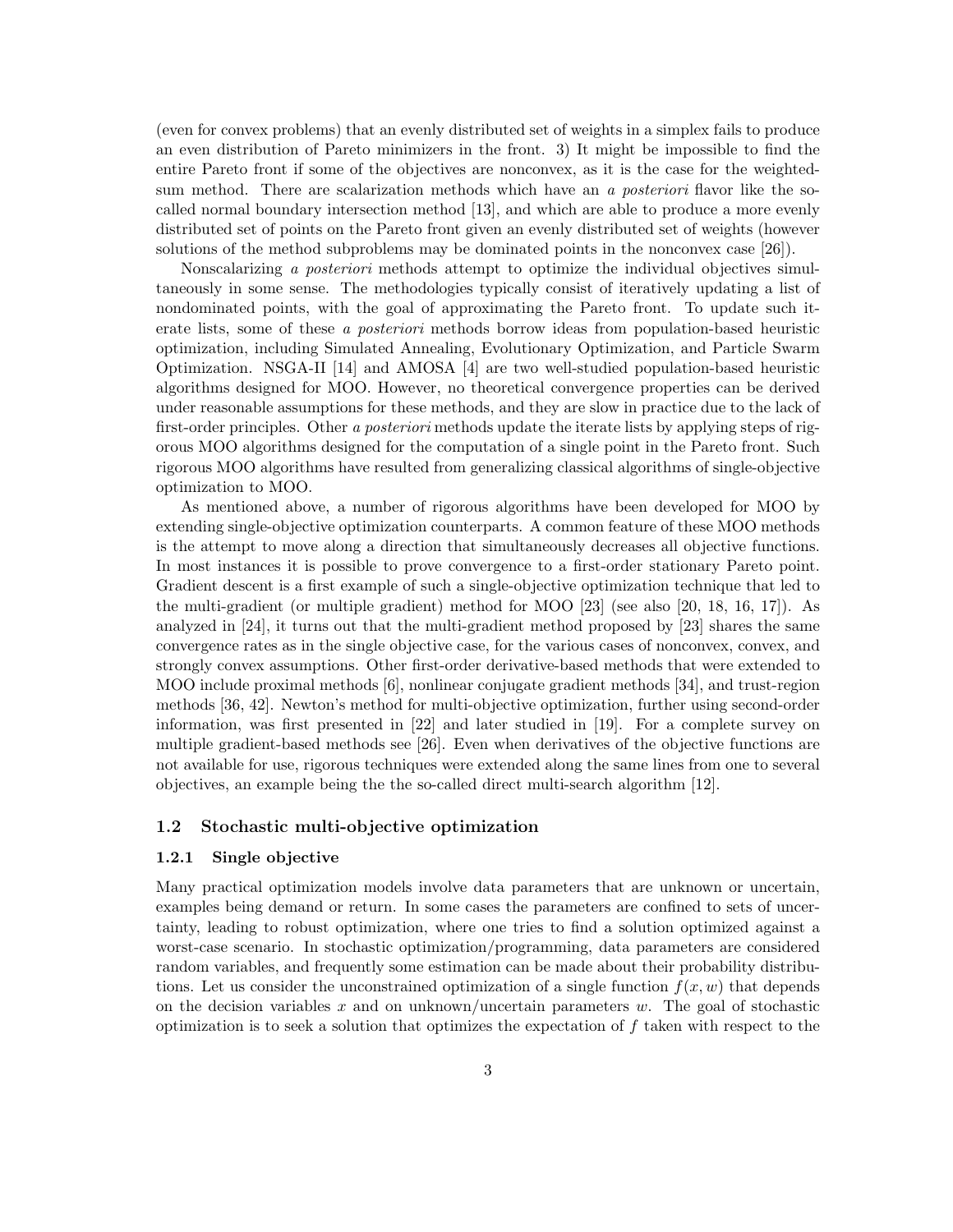random parameters

$$
\min f(x) = \mathbb{E}[f(x, w)],\tag{2}
$$

where  $w \in \mathbb{R}^p$  is a random vector defined on a probability space (with probability measure independent from  $x$ ), for which we assume that i.i.d. samples w can be observed or generated. An example of interest to us is classification in data analysis and learning, where one wants to build a predictor (defined by x) that maps features into labels (the data  $w$ ) by minimizing some form of misclassification. The objective function  $f(x)$  in (2) is then called the expected risk (of misclassification), for which there is no explicit form since pairs of features and labels are drawn according to a unknown distribution.

There are two widely-used approaches for solving problem (2), the sample average approximation  $(SAA)$  method and the stochastic approximation  $(SA)$  method. Given N i.i.d. samples  $\{w^{j}\}_{j=1}^{N}$ , one optimizes in SAA (see [31, 41]) an empirical approximation of the expected risk

$$
\min f^N(x) = \frac{1}{N} \sum_{j=1}^N f(x, w^j). \tag{3}
$$

The SA method becomes an attractive approach in practice when the explicit form of the gradient  $\nabla f(x)$  for (2) is not accessible or the gradient  $\nabla f^{N}(x)$  for (3) is too expensive to compute when  $N$  is large. The earliest prototypical SA algorithm, also known as stochastic gradient (SG) algorithm, dates back to the paper [38]; and the classical convergence analysis goes back to the works  $[11, 39]$ . In the context of solving  $(2)$ , the SG algorithm is defined by  $x_{k+1} = x_k - \alpha_k \nabla f(x_k, w_k)$ , where  $w_k$  is a copy of w and  $\alpha_k$  is a positive stepsize. When solving problem (3),  $w_k$  may just be a random sample uniformly taken from  $\{w^1, \ldots, w^N\}$ . Computing the stochastic gradient  $-\nabla f(x_k, w_k)$  based on a single sample makes each iterate of the SG algorithm very cheap. However, note that only the expectation of  $-\nabla f(x_k, w_k)$  is descent for f at  $x_k$ , and therefore the performance of the SG algorithm is quite sensitive to the variance of the stochastic gradient. A well-known idea to improve its performance is the use of a batch gradient at each iterate, namely updating each iterate by  $x_{k+1} = x_k - \frac{\alpha_k}{|S_k|}$  $\frac{\alpha_k}{|S_k|} \sum_{j \in S_k} \nabla f(x_k, w^j),$ where  $S_k$  is a minibatch sample from  $\{1, \ldots, N\}$  of size  $|S_k|$ . More advanced variance reduction techniques can be found in [15, 30, 35, 40] (see the review [7]).

#### 1.2.2 Multiple objectives

When the individual objectives have the form in  $(2)$ , we face a stochastic multi-objective optimization (SMOO) problem:

$$
\begin{array}{ll}\n\text{min} & F(x) = (f_1(x), \dots, f_m(x))^\top = (\mathbb{E}[f_1(x, w)], \dots, \mathbb{E}[f_m(x, w)])^\top \\
\text{s.t.} & x \in \mathcal{X},\n\end{array} \tag{4}
$$

where  $f_i(x)$  denotes now the *i*-th objective function value and  $f_i(x, w)$  is the *i*-th stochastic function value with respect to the random parameters  $w \in \mathbb{R}^{m \times p}$ . In the finite sum case (3) one has that  $\mathbb{E}[f_i(x, w)]$  is equal to or can be approximated by

$$
f_i^N(x) = \frac{1}{N} \sum_{j=1}^N f_i(x, w^j).
$$
 (5)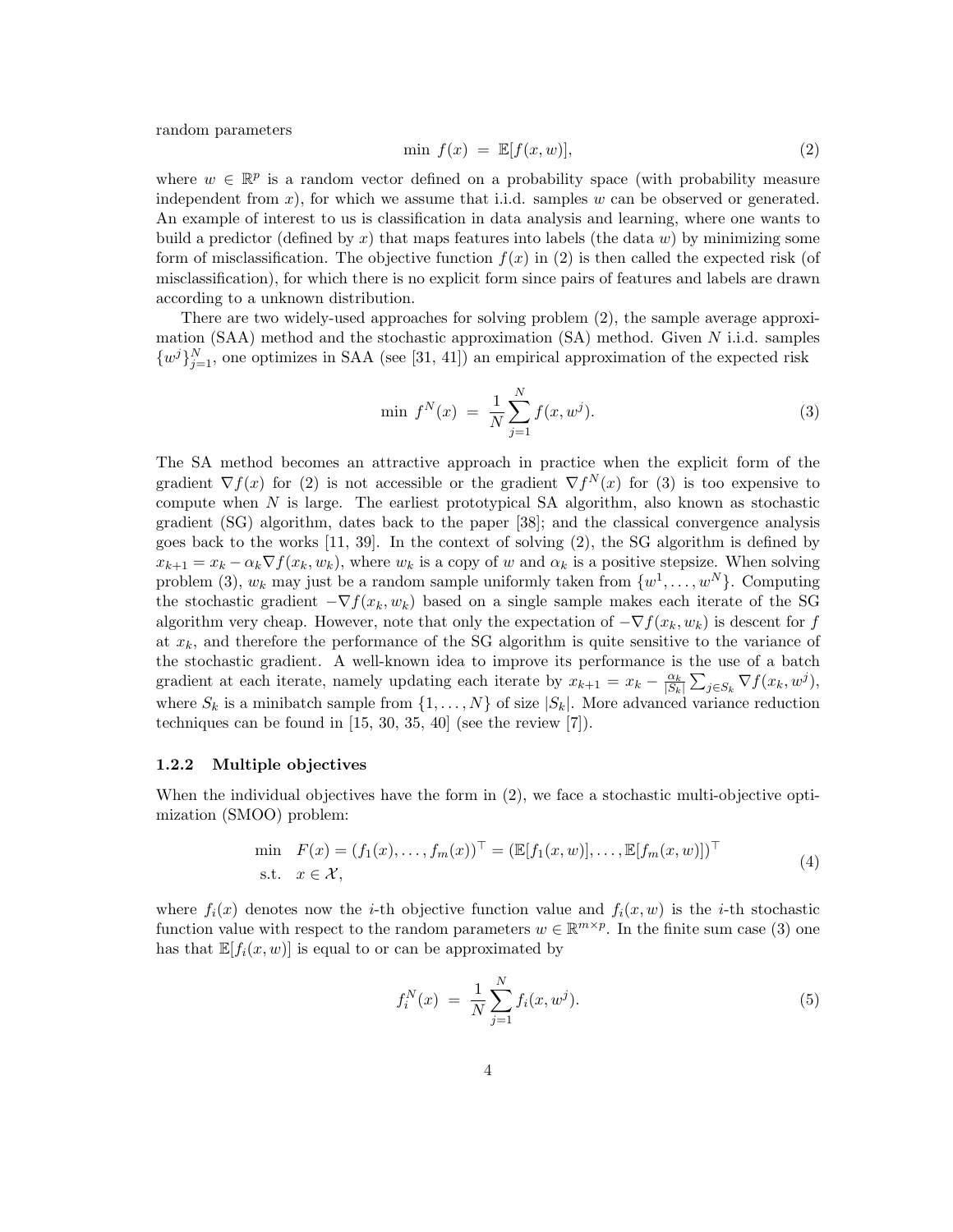Our work assumes that  $\mathcal X$  does not involve uncertainty (see the survey [2]) for problems with both stochastic objectives and constraints).

The main approaches for solving the SMOO problems are classified into two categories [1]: the multi-objective methods and the stochastic methods. The multi-objective methods first reduce the SMOO problem into a deterministic MOO problem, and then solve it by techniques for deterministic MOO (see Subsection 1.1). The stochastic methods first aggregate the SMOO problem into a single objective stochastic problem and then apply single objective stochastic optimization methods (see Subsection 1.2.1). Both approaches have disadvantages [8]. Note that the stochastic objective functions  $f_i, i = 1, \ldots, m$ , may be correlated to each other as they involve a common random variable  $w \in \mathbb{R}^{m \times p}$ . Without taking this possibility into consideration, the multi-objective methods might simplify the problem by converting each stochastic objective to a deterministic counterpart independently of each other. As for the stochastic methods, they obviously inherit the drawbacks of a priori scalarizarion methods for deterministic MOO. We will nevertheless restrict our attention to multi-objective methods by assuming that the random variables in the individual objectives are independent of each other.

#### 1.3 Contributions of this paper

This paper contributes to the solution of stochastic multi-objective optimization (SMOO) problems of the form (4) by providing a understanding of the behavior and basic properties of the stochastic multi-gradient (SMG) method, also called stochastic multiple gradient method [37]. Stochastic gradient descent is well studied and understood for single-objective optimization. Deterministic multi-gradient descent is also well understood for MOO. However, little is known yet about stochastic multi-gradient descent for stochastic MOO. The authors in [37] introduced and analyzed it, but failed to identify a critical property about the stochastic multi-gradient direction, and as a consequence analyzed the method under strong and unnatural assumptions. Moreover, they did not present its extension from an algorithm that produces a single point in the Pareto front to one that computes the entire Pareto front.

The steepest descent direction for deterministic MOO results from the solution of a subproblem where one tries to compute a direction that is the steepest among all functions, subject to some form of Euclidean regularization. The dual of this problem shows that this is the same as calculating the negative of the minimum-norm convex linear combination of all the individual gradients (and the coefficients of such a linear convex combination form a set of simplex weights). From here it becomes then straightforward how to compute a direction to be used in the stochastic multi-gradient method, by simply feeding into such a subproblem unbiased estimations of the individual gradients (the corresponding weights are an approximation or estimation of the true ones). However it turns out the Euclidean regularization or minimum-norm effect introduces a bias in the overall estimation. A practical implementation and a theoretical analysis of the method have necessarily to take into account the biasedness of the stochastic multi-gradient.

In this paper we first study the bias of the stochastic multi-gradient direction and derive a condition for the amount of biasedness that is tolerated to achieve convergence at the appropriate rates. Such a condition will depend on the stepsize but can be enforced by increasing the batch size used to estimate the individual gradients. Another aspect that introduces more complexity in the MOO case is not knowing the limiting behavior of the approximate weights generated by the algorithm when using sampled gradients, or even of the true weights if the subproblem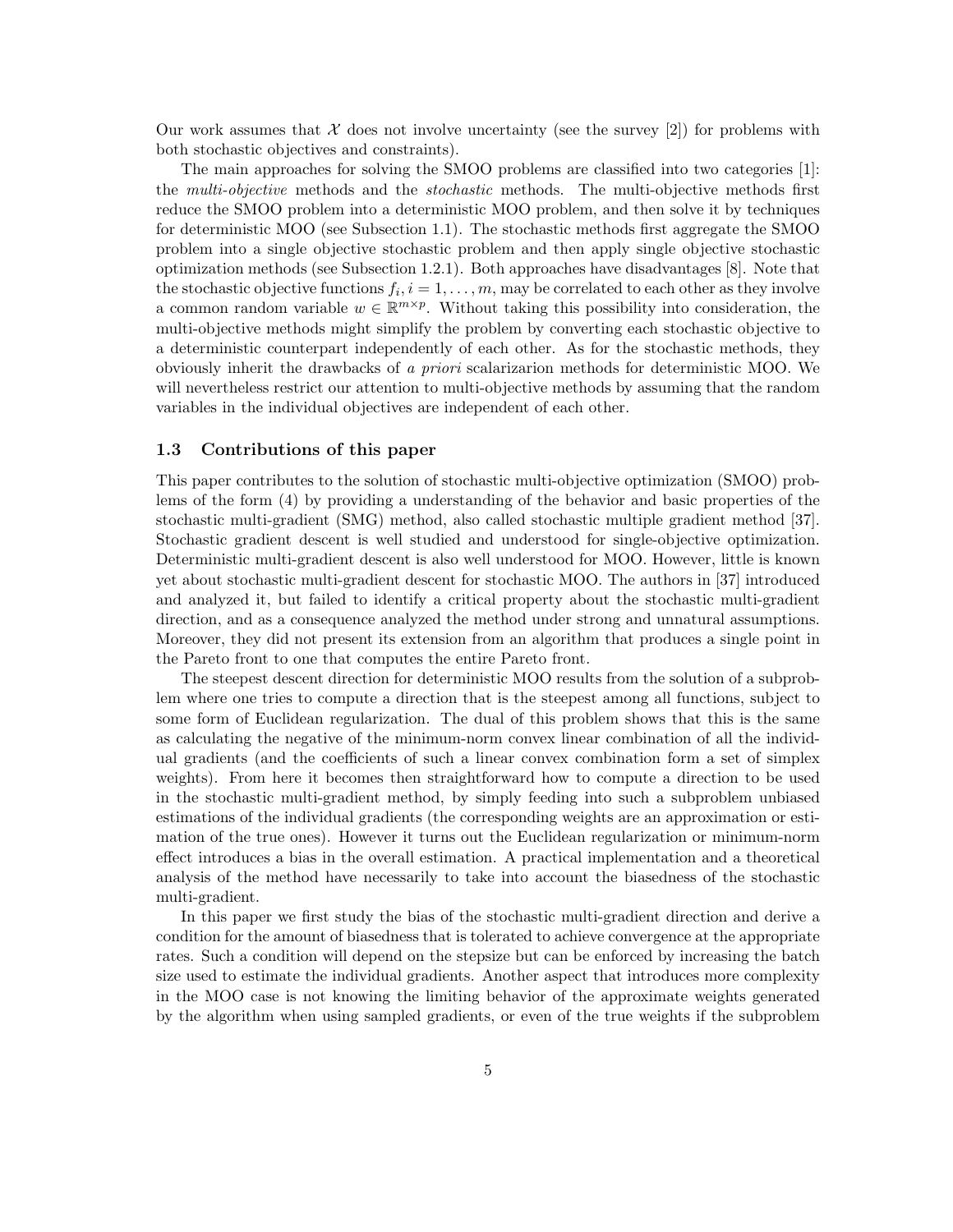would be solved using the true gradients. In other words, this amounts to say that we do not know which point in the Pareto front the algorithm is targeting at. We thus develop a convergence analysis measuring the expected gap between  $S(x_k, \lambda_k)$  and  $S(x_k, a_k)$ , for various possible selections of  $a_k$  as approximations for  $\lambda_*$ , where  $x_k$  is the current iterate,  $\lambda_k$  are the true weighs, and  $x_*$  is a Pareto optimal solution (with corresponding weights  $\lambda_*$ ). The choice  $a_k = \lambda_*$  requires however a stronger assumption, essentially saying that  $\lambda_k$  identifies well the optimal role of  $\lambda_*$ . Our convergence analysis shows that the stochastic multi-gradient algorithm exhibits convergence rates similar as in the single stochastic gradient method, i.e.,  $\mathcal{O}(1/k)$  for strongly convexity and  $\mathcal{O}(1/\sqrt{k})$  for convexity.

The practical solution of many MOO problems requires however the calculation of the entire Pareto front. Having such a goal in mind also for the stochastic MOO case, we propose a Pareto-front multi-gradient stochastic (PF-SMG) method that iteratively updates a list of nondominated points by applying a certain number of steps of the stochastic multi-gradient method at each point of the list. Such process generates a number of points which are then added to the list. The main iteration is ended by removing possible dominated points from the list. We tested our Pareto-front stochastic multi-gradient method, using synthesis MOO problems [12] to which noise was artificially added, and then measured the quality of the approximated Pareto fronts in terms of the so-called Purity and Spread metrics. The new algorithm shows satisfactory performance when compared with a corresponding deterministic counterpart.

We have applied the Pareto-Front SMG algorithm to stochastic MOO problems arising from supervised machine learning, in the setting of logistic binary classification where multiple objectives correspond to different sources of data within a set. The determination of the Pareto front can help identifying classifiers that trade-off such sources or contexts, thus improving the fairness of the classification process.

#### 1.4 Organization of this paper

In the context of deterministic MOO, we review in Section 2 the first-order necessary condition for Pareto optimality and the subproblems for computing the common descent direction, denoted here by multi-gradient direction. Section 3 introduces the Stochastic Multi-Gradient (SMG) algorithm in detail, and Section 4 reports on the existence of biasedness in the stochastic multigradients used in the algorithm. The convergence rates for both convex and strongly convex cases are derived in Section 5. The Pareto-Front Stochastic Multi-Gradient algorithm (PF-SMG) is outlined in Section 6. Our numerical experiments for synthetic and learning problems are reported in Section 7, and the paper in concluded in Section 8 with final remarks and prospects of future work.

## 2 Pareto stationarity and common descent direction in the deterministic multi-objective case

The simplest descent method for solving smooth unconstrained MOO problems, i.e. problem (1) with  $\mathcal{X} = \mathbb{R}^n$ , is the multi-gradient method proposed originally in [23] and further developed in [16, 20]. Each iterate takes a step of the form  $x_{k+1} = x_k + \alpha_k d_k$ , where  $\alpha_k$  is a positive stepsize and  $d_k$  is a common descent direction at the current iteration  $x_k$ .

A necessary condition for a point  $x_k$  to be a (strict or nonstrict) Pareto minimizer of (1) is that there does not exist any direction that is first-order descent for all the individual objectives,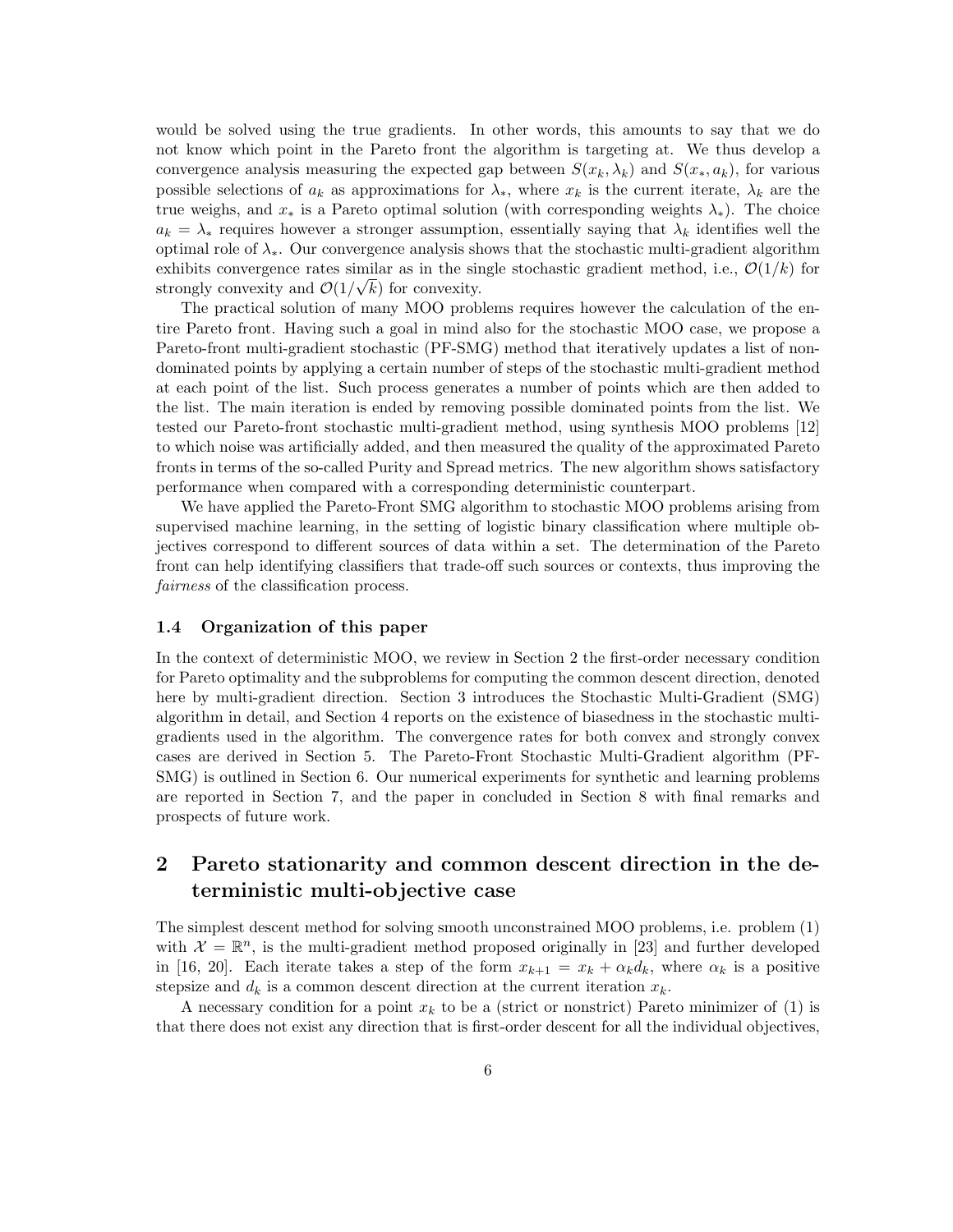i.e.,

$$
\text{range}\left(\nabla J_H(x_k)\right) \cap \left(-\mathbb{R}^m_{++}\right) \ = \ \emptyset,\tag{6}
$$

where  $\mathbb{R}_{++}^m$  is the positive orthant cone and  $\nabla J_H(x_k)$  denotes the Jacobian matrix of H at  $x_k$ . Condition (6) characterizes first-order Pareto stationary. In fact, at such a nonstationary point  $x_k$ , there must exist a descent direction  $d \in \mathbb{R}^n$  such that  $\nabla h_i(x_k)^\top d < 0$ ,  $i = 1, \ldots, m$ , and one could decrease all functions along d.

When  $m = 1$  we simply take  $d_k = -\nabla h_1(x_k)$  as the steepest descent or negative gradient direction, and this amounts to minimize  $-\nabla h_1(x_k)^\top d + (1/2) ||d||^2$  in d. In MOO ( $m > 1$ ), the steepest common descent direction [23] is defined by minimizing the amount of first-order Pareto stationarity, also in a regularized Euclidean sense,

$$
(d_k, \beta_k) \in \operatorname{argmin}_{d \in \mathbb{R}^n, \beta \in \mathbb{R}} \beta + \frac{1}{2} ||d||^2
$$
  
s.t. 
$$
\nabla h_i(x_k)^\top d - \beta \le 0, \ \forall i = 1, \dots, m.
$$
 (7)

If  $x_k$  is first-order Pareto stationary, then  $(d_k, \beta_k) = (0, 0) \in \mathbb{R}^{n+1}$ , and if not,  $\nabla h_i(x_k)^\top d_k \leq$  $\beta_k < 0$ , for all  $i = 1, \ldots, m$  (see [23]). The direction  $d_k$  minimizes  $\max_{1 \leq i \leq m} \{-\nabla h_i(x_k)^\top d_k\} +$  $(1/2)$ ||d||<sup>2</sup>.

It turns out that the dual of (7) is the following subproblem

$$
\lambda^{k} \in \operatorname{argmin}_{\lambda \in \mathbb{R}^{m}} \left\| \sum_{i=1}^{m} \lambda_{i} \nabla h_{i}(x_{k}) \right\|^{2}
$$
\n
$$
\text{s.t.} \quad \lambda \in \Delta^{m}, \tag{8}
$$

where  $\Delta^m = \{\lambda : \sum_{i=1}^m \lambda_i = 1, \lambda_i \geq 0, \forall i = 1, ..., m\}$  denotes the simplex set. Subproblem (8) reflects the fact that the common descent direction is pointing opposite to the minimum-norm vector in the convex hull of the gradients  $\nabla h_i(x_k)$ ,  $i = 1, \ldots, m$ . Hence, the common descent direction, called in this paper a negative multi-gradient, is written as  $d_k = -\sum_{i=1}^m \lambda_i^k \nabla h_i(x_k)$ . In the single objective case  $(m = 1)$ , one recovers  $d_k = -\nabla h_1(x_k)$ . If  $x_k$  is first-order Pareto stationary, then the convex hull of the individual gradients contains the origin, i.e.,

$$
\exists \lambda \in \Delta^m \text{ such that } \sum_{i=1}^m \lambda_i \nabla h_i(x_k) = 0. \tag{9}
$$

When all the objective functions are convex, we have  $x_k \in \mathcal{P}$  if and only if  $x_k$  is Pareto first-order stationary [28, 32].

The multi-gradient algorithm [23] consists of taking  $x_{k+1} = x_k + \alpha_k d_k$ , where  $d_k$  results from the solution of any of the above subproblems and  $\alpha_k$  is a positive stepsize. The norm of  $d_k$  is a natural stopping criterion. Selecting  $\alpha_k$  either by backtracking until an appropriate sufficient decrease condition is satisfied or by taking a fixed stepsize inversely proportional to the maximum of the Lipschitz constants of the gradients of the individual gradients leads to the classical sublinear rates of  $1/\sqrt{k}$  and  $1/k$  in the nonconvex and convex cases, respectively, and to a linear rate in the strongly convex case [24].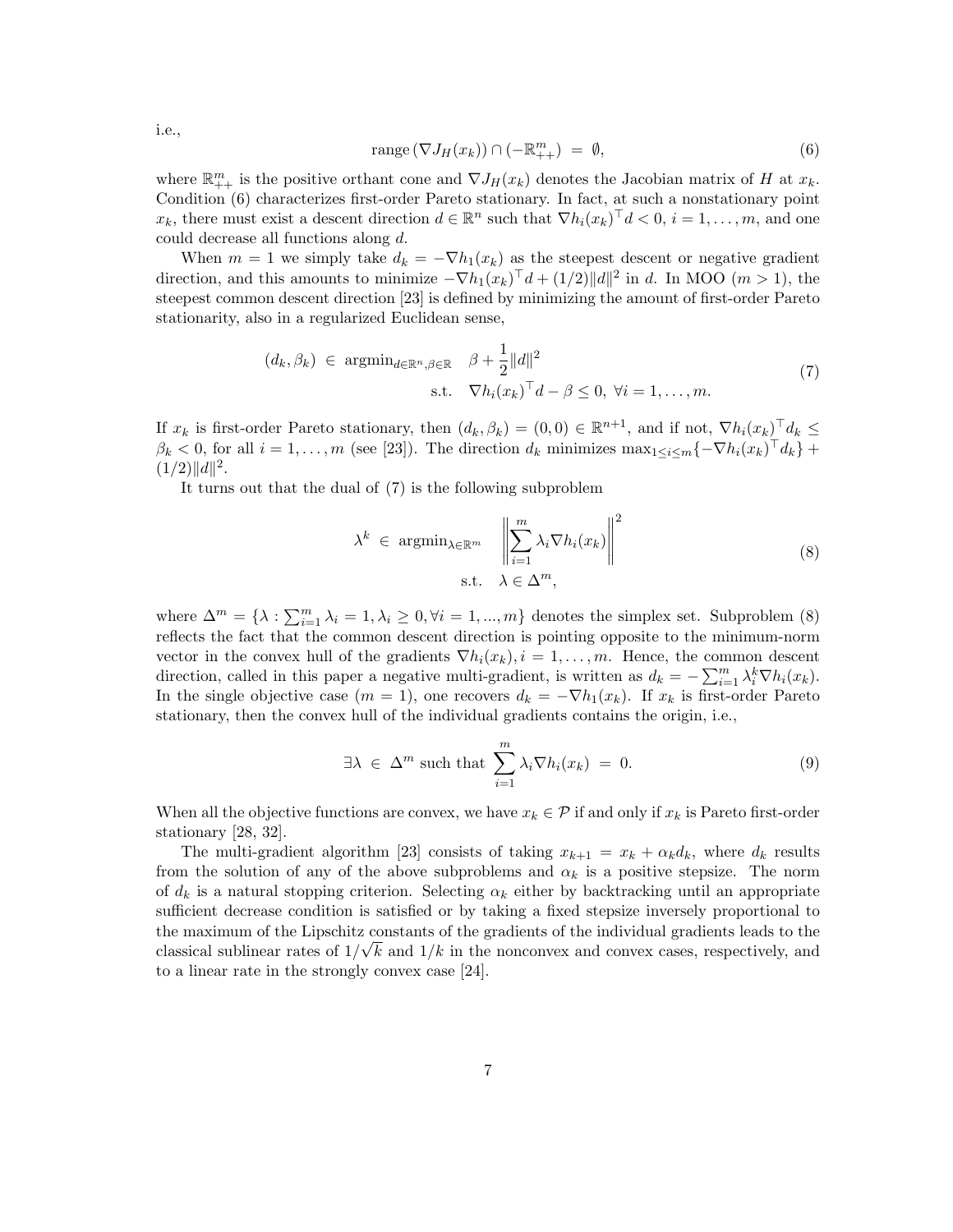## 3 The stochastic multi-gradient method

Let us now introduce the stochastic multi-gradient (SMG) algorithm for the solution of the stochastic MOO problem (4). For this purpose let  $\{w_k\}_{k\in\mathbb{N}}$  be a sequence of copies of the random variable w. At each iteration we sample stochastic gradients  $g_i(x_k, w_k)$  as approximations of the true gradients  $\nabla f_i(x_k)$ ,  $i = 1, ..., m$ . The stochastic multi-gradient is then computed by replacing the true gradients  $\nabla f_i(x_k)$  in subproblem (8) by the corresponding stochastic gradients  $g_i(x_k, w_k)$ , leading to the following subproblem:

$$
\lambda^{g}(x_{k}, w_{k}) \in \operatorname{argmin}_{\lambda \in \mathbb{R}^{m}} \left\| \sum_{i=1}^{m} \lambda_{i} g_{i}(x_{k}, w_{k}) \right\|^{2}
$$
\n
$$
\text{s.t.} \quad \lambda \in \Delta^{m}, \tag{10}
$$

where the convex combination coefficients  $\lambda_k^g = \lambda^g(x_k, w_k)$  depend on  $x_k$  and on the random variable  $w_k$ . Let us denote the stochastic multi-gradient by

$$
g(x_k, w_k) = \sum_{i=1}^{m} \lambda_i^g(x_k, w_k) g_i(x_k, w_k).
$$
 (11)

Analogously to the unconstrained deterministic case, each iterative update of the SMG algorithm takes the form  $x_{k+1} = x_k - \alpha_k g(x_k, w_k)$ , where  $\alpha_k$  is a positive step size and  $g(x_k, w_k)$  is the stochastic multi-gradient. More generally, when considering a closed and convex constrained set X different from  $\mathbb{R}^n$ , we need to first orthogonally project  $x_k - \alpha_k g(x_k, w_k)$  onto X (such projection is well defined and results from the solution of a convex optimization problem). The SMG algorithm is described as follows.

Algorithm 1 Stochastic Multi-Gradient (SMG) Algorithm

1: Choose an initial point  $x_0 \in \mathbb{R}^n$  and a step size sequence  $\{\alpha_k\}_{k \in \mathbb{N}} > 0$ .

2: for  $k = 0, 1, ...$  do

- 3: Compute the stochastic gradients  $g_i(x_k, w_k)$  for the individual functions,  $i = 1, \ldots, m$ .
- 4: Solve problem (10) to obtain the stochastic multi-gradient (11) with  $\lambda_k^g = \lambda^g(x_k, w_k) \in$  $\Delta^m$ .
- 5: Update the next iterate  $x_{k+1} = P_{\mathcal{X}}(x_k \alpha_k g(x_k, w_k)).$

6: end for

As in the stochastic gradient method, there is also no good stopping criterion for the SMG algorithm, and one may have just to impose a maximum number of iterations.

## 4 Biasedness of the stochastic multi-gradient

Figure 1 provides us the intuition for Subproblems  $(8)$  and  $(10)$  and their solutions when  $n =$  $m = 2$ . In this section for simplicity we will omit the index k. Let  $g_1^1$  and  $g_2^1$  be two unbiased estimates of the true gradient  $\nabla f_1(x)$  for the first objective function, and  $g_1^2$  and  $g_2^2$  be two unbiased estimates of the true gradient  $\nabla f_2(x)$  for the second objective function. Then,  $g_1$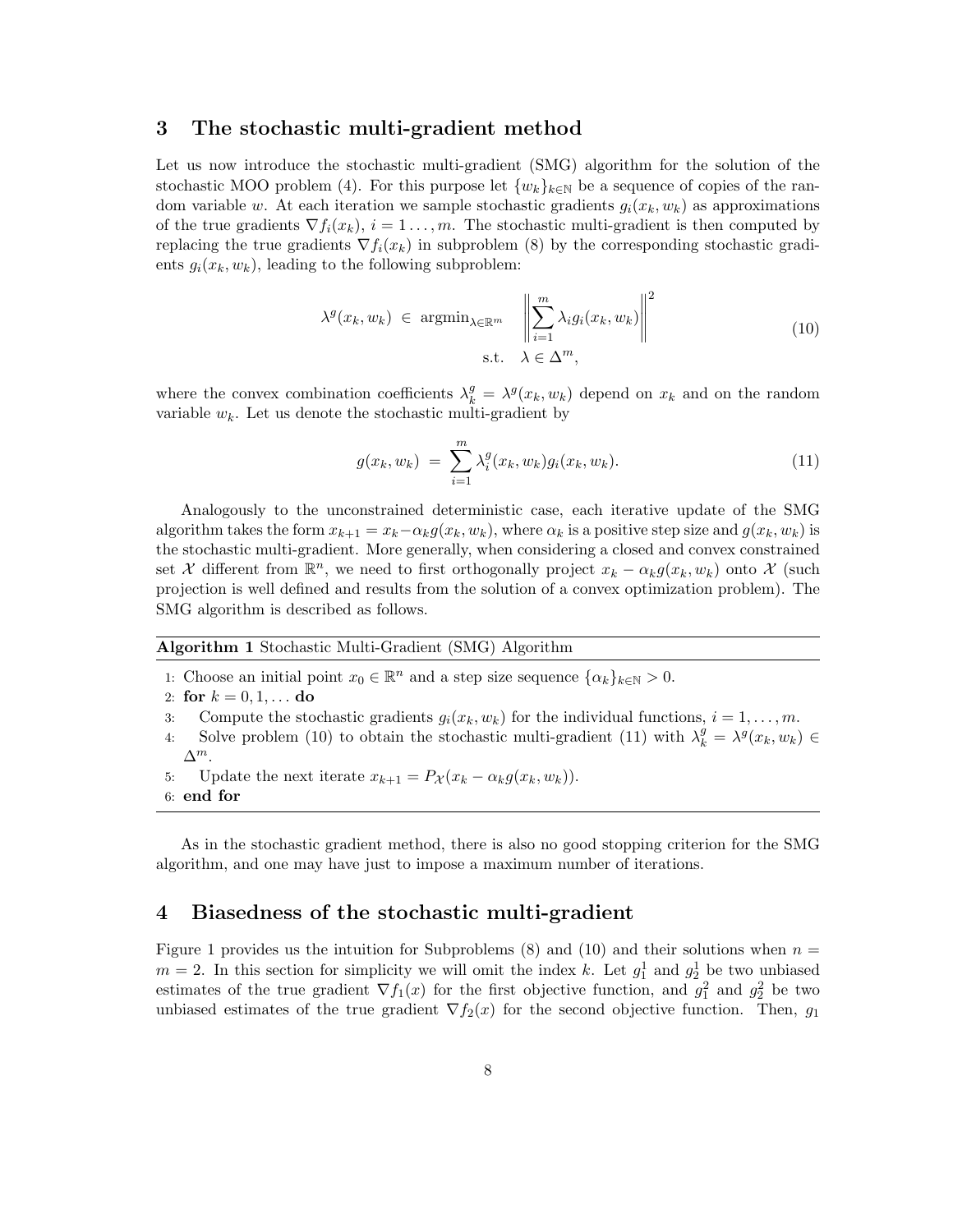and  $g_2$ , the stochastic multi-gradients from solving (10), are estimates of the true multi-gradient g obtained from solving (8).



Figure 1: Illustration of the solutions of Subproblems (8) and (10).

As we mention in the introduction, let  $S(x, \lambda) = \sum_{i=1}^{m} \lambda_i f_i(x)$  denote the weighted true function and  $\nabla_x S(x,\lambda) = \sum_{i=1}^m \lambda_i \nabla f_i(x)$  the corresponding gradient.

When  $m = 1$ , recall that is classical to assume that the stochastic gradients are unbiased estimates of the corresponding true gradients. In the MOO case  $(m > 1)$ , even if  $g_i(x, w)$  are unbiased estimates of  $\nabla f_i(x)$  for all  $i = 1, \ldots, m$ , the stochastic multi-gradient  $g(x, w)$  resulting from solving (10) is a biased estimate of  $\mathbb{E}_w[\nabla_x S(x,\lambda^g)]$ , where  $\lambda^g$  are the convex combination coefficients associated with  $g(x, w)$ , or even of the true multi-gradient  $\nabla_x S(x, \lambda)$ , where  $\lambda$  are now the coefficients that result from solving (8) with true gradients  $\nabla f_i(x)$ ,  $i = 1, \ldots, m$ . Basically, the solution of the QP (10) acts as a mapping on the unbiased stochastic gradients  $g_i(x, w)$ ,  $i =$  $1, \ldots, m$ , introducing biasedness in the mapped outcome (the stochastic multi-gradient  $q(x, w)$ ).

Let us observe the amount of biasedness by looking at the norm of the expected error  $\|\mathbb{E}_{w}[g(x,w) - \nabla_x S(x,\lambda^g)]\|$  in an experiment with  $n = 4$  and  $m = 2$ , where each objective function is a finite sum of the form  $(5)$ . The true gradients of the two objectives were first randomly generated with norms 37.18 and 40.64 respectively. For each objective, we then generated 3000 four-dimensional stochastic gradients from a normal distribution with mean 0 and variance 0.2, that will form the gradients of the  $N = 3000$  terms in (5). A batch size specifies for each objective how many samples in a batch are uniformly drawn from the the set of the 3000 stochastic gradients. (For each batch size, we drew 10000 batches and took means.) Figure 2 (a) confirms the existence of biasedness in the stochastic multi-gradient  $g(x, w)$  as an approximation to  $\mathbb{E}_w[\nabla_x S(x,\lambda^g)]$ . It is observed that the biasedness does indeed decrease as the batch size increases, and that it eventually vanishes in the full batch regime (where Subproblems (8) and (10) become identical).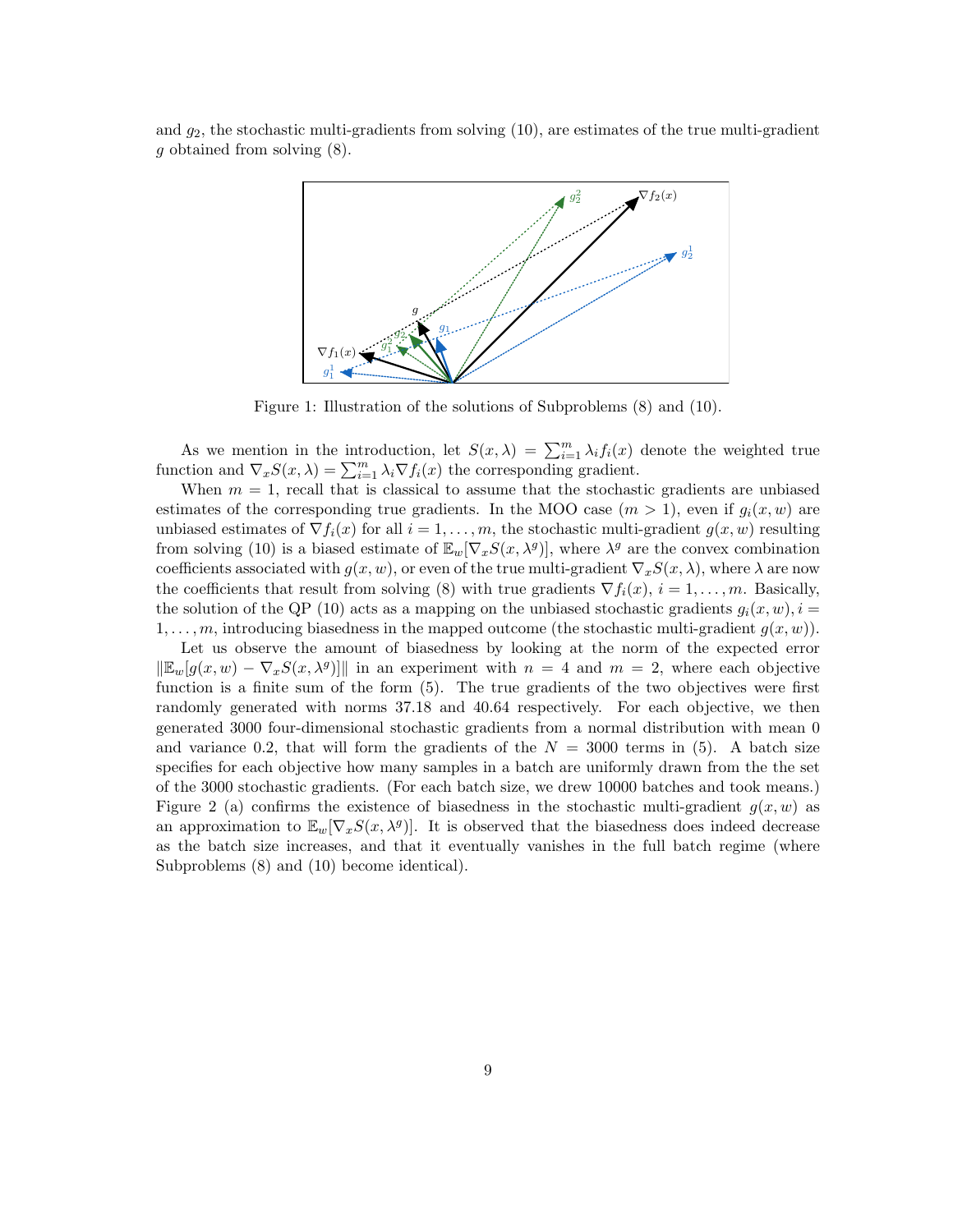

Figure 2: Biasedness decreases as the batch size increases:  $m = 2$ ,  $n = 4$ , and  $N = 3000$ .

Biasedness is also present when we look at the norm of the expected error  $\mathbb{E}_{w}[g(x, w)]$  –  $\nabla_x S(x, \lambda)$ , using the true coefficients  $\lambda$ . In the same setting of the previous experiment, Figure 2 (b) shows that biasedness still exists, although in a smaller quantity than when using  $\lambda^g$ .

## 5 Convergence rates for the stochastic multi-gradient method

In this section, the convergence theory of the simple stochastic gradient method is extended to stochastic MOO. We prove sublinear convergence rates of the order of  $1/k$  and  $1/\sqrt{k}$  for strongly convex and convex cases, respectively, when approaching a point in the Pareto front. Let us start by formulating the assumptions that are common to both cases. First of all, as in the case  $m = 1$ , we assume that all the objective functions in problem (4) are sufficiently smooth.

Assumption 5.1 (Lipschitz continuous gradients) All objective functions  $f_i : \mathbb{R}^n \to \mathbb{R}$ are continuously differentiable with gradients  $\nabla f_i$  Lipschitz continuous with Lipschitz constants  $L_i > 0, i = 1, ..., m, i.e., \|\nabla f_i(x) - \nabla f_i(\bar{x})\| \leq L_i \|x - \bar{x}\|, \forall (x, \bar{x}) \in \mathbb{R}^n \times \mathbb{R}^n.$ 

Assumption 5.1 implies smoothness of the weighted true function  $S(x, \lambda) = \sum_{i=1}^{m} \lambda_i f_i(x)$ . In fact, given any  $\lambda \in \Delta^m$ , the weighted true function  $S(x, \lambda)$  has Lipschitz continuous gradients in x with constant  $L = \max_{1 \leq i \leq m} \{L_i\}$ , i.e.,

$$
\|\nabla_x S(x,\lambda) - \nabla_x S(\bar{x},\lambda)\| \le L\|x - \bar{x}\|, \quad \forall (x,\bar{x}) \in \mathbb{R}^n \times \mathbb{R}^n. \tag{12}
$$

We will use  $\mathbb{E}_{w_k}[\cdot]$  to denote the expected value taken with respect to  $w_k$ . Notice that  $x_{k+1}$ is a random variable depending on  $w_k$  whereas  $x_k$  does not.

Now we propose our assumptions on the amount of biasedness and variance of the stochastic multi-gradient  $g(x_k, w_k)$ . As commonly seen in the literature of the standard stochastic gradient method, we assume that the individual stochastic gradients  $g_i(x_k, w_k)$ ,  $i = 1, \ldots, m$ , are unbiased estimates of the corresponding true gradients and that their variance is bounded by the size of these gradients (Assumptions (a) and (c) below). However, an assumption is also needed to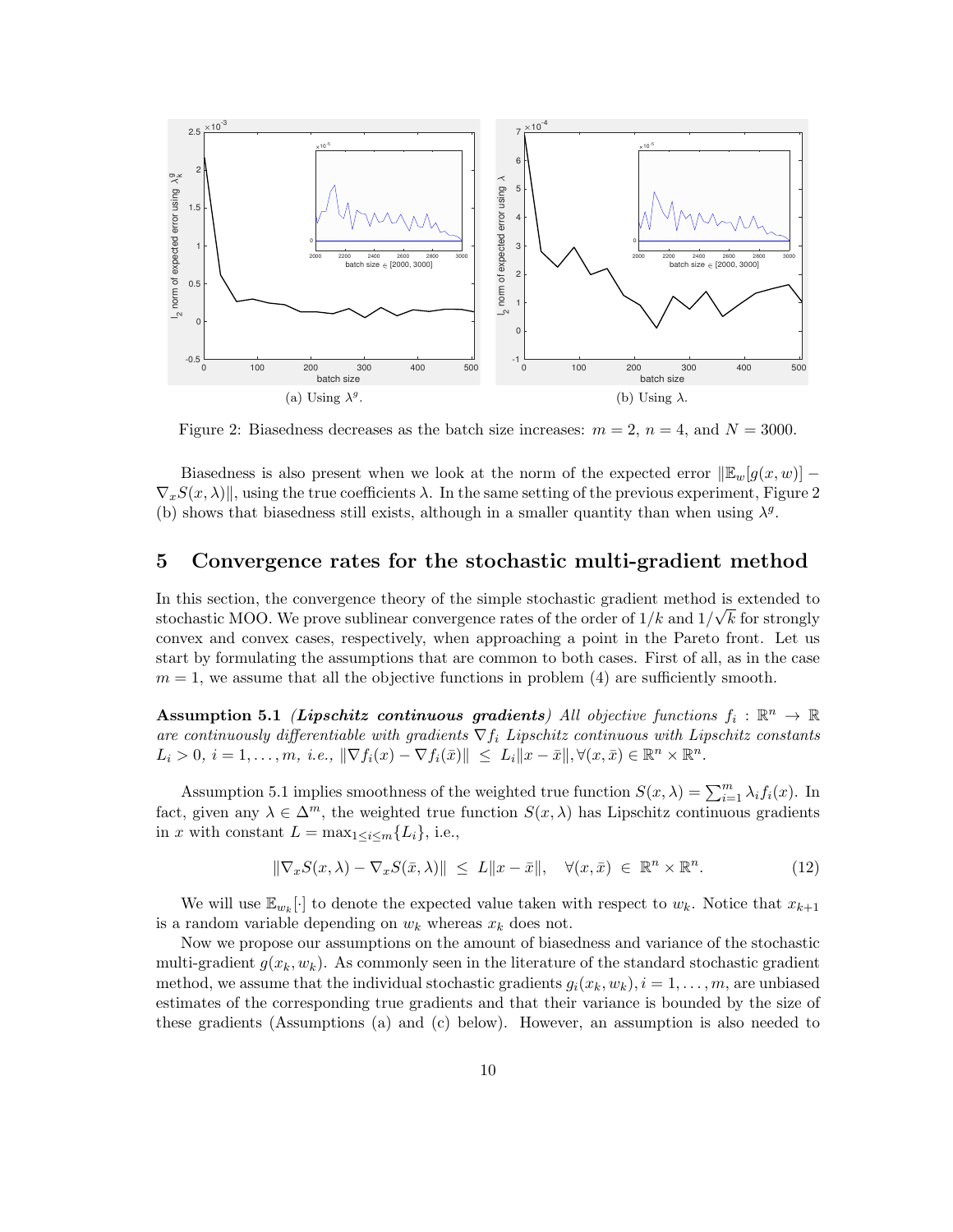bound the amount of biasedness of the stochastic multi-gradient in terms of the stepsize  $\alpha_k$ (Assumption (b) below).

**Assumption 5.2** For all objective functions  $f_i$ ,  $i = 1, \ldots, m$ , and iterates  $k \in \mathbb{N}$ , the individual stochastic gradients  $g_i(x_k, w_k)$  satisfy the following:

- (a) (**Unbiasedness**)  $\mathbb{E}_{w_k}[g_i(x_k, w_k)] = \nabla f_i(x_k)$ .
- (b) (**Bound on the first moment**) There exist positive scalars  $C_i > 0$  and  $\hat{C}_i > 0$  such that

$$
\mathbb{E}_{w_k} \left[ \left\| g_i(x_k, w_k) - \nabla f_i(x_k) \right\| \right] \leq \alpha_k \left( C_i + \hat{C}_i \|\nabla f_i(x_k)\| \right). \tag{13}
$$

(c) (**Bound on the second moment**) There exist positive scalars  $G_i > 0$  and  $\hat{G}_i > 0$  such that

$$
\mathbb{V}_{w_k}[g_i(x_k, w_k)] \ \leq \ G_i^2 + \hat{G}_i^2 \|\nabla f_i(x_k)\|^2.
$$

In fact, based on inequality (13), one can derive an upper bound for the biasedness of the stochastic multi-gradient

$$
\|\mathbb{E}_{w_k}[g(x_k, w_k) - \nabla_x S(x_k, \lambda_k^g)]\| \leq \mathbb{E}_{w_k} [\|g(x_k, w_k) - \nabla_x S(x_k, \lambda_k^g)\|]
$$
  
\n
$$
= \mathbb{E}_{w_k} \left[ \left\| \sum_{i=1}^m (\lambda_k^g)_i (g_i(x_k, w_k) - \nabla f_i(x_k)) \right\| \right]
$$
  
\n
$$
\leq \sum_{i=1}^m \mathbb{E}_{w_k} [\|g_i(x_k, w_k) - \nabla f_i(x_k)\|]
$$
  
\n
$$
\leq \alpha_k \left( \sum_{i=1}^m C_i + \sum_{i=1}^m \hat{C}_i \|\nabla f_i(x_k)\| \right),
$$

where the first inequality results from Jensen's inequality in the context of probability theory. As a consequence, we have

$$
\|\mathbb{E}_{w_k}[g(x_k, w_k) - \nabla_x S(x_k, \lambda_k^g)]\| \leq \alpha_k \left( M_1 + M_F \sum_{i=1}^m \|\nabla f_i(x_k)\|\right) \tag{14}
$$

with  $M_1 = \sum_{i=1}^m C_i$  and  $M_F = \max_{1 \leq i \leq m} \hat{C}_i$ . Note that we could have imposed directly the assumption

$$
\|\mathbb{E}_{w_k}[g(x_k, w_k) - \nabla_x S(x_k, \lambda_k^g)]\| \leq \alpha_k \left( M_1 + M_F \left\| \mathbb{E}_{w_k}[\nabla_x S(x_k, \lambda_k^g)] \right\| \right),
$$

from which then (14) would have easily followed. However we will see later that we will also need the more general version stated in Assumption 5.2 (b).

Using Assumptions 5.2 (a) and  $(c)$ , we can generalize the bound on the variance of the individual stochastic gradients  $g_i(x_k, w_k)$  to the stochastic multi-gradient  $g(x_k, w_k)$ . In fact we first note that

$$
\mathbb{E}_{w_k}[\|g_i(x_k, w_k)\|^2] = \mathbb{V}_{w_k}[g_i(x_k, w_k)] + \|\mathbb{E}_{w_k}[g_i(x_k, w_k)]\|^2
$$
  

$$
\leq G_i^2 + (\hat{G}_i^2 + 1) \|\nabla f_i(x_k)\|^2,
$$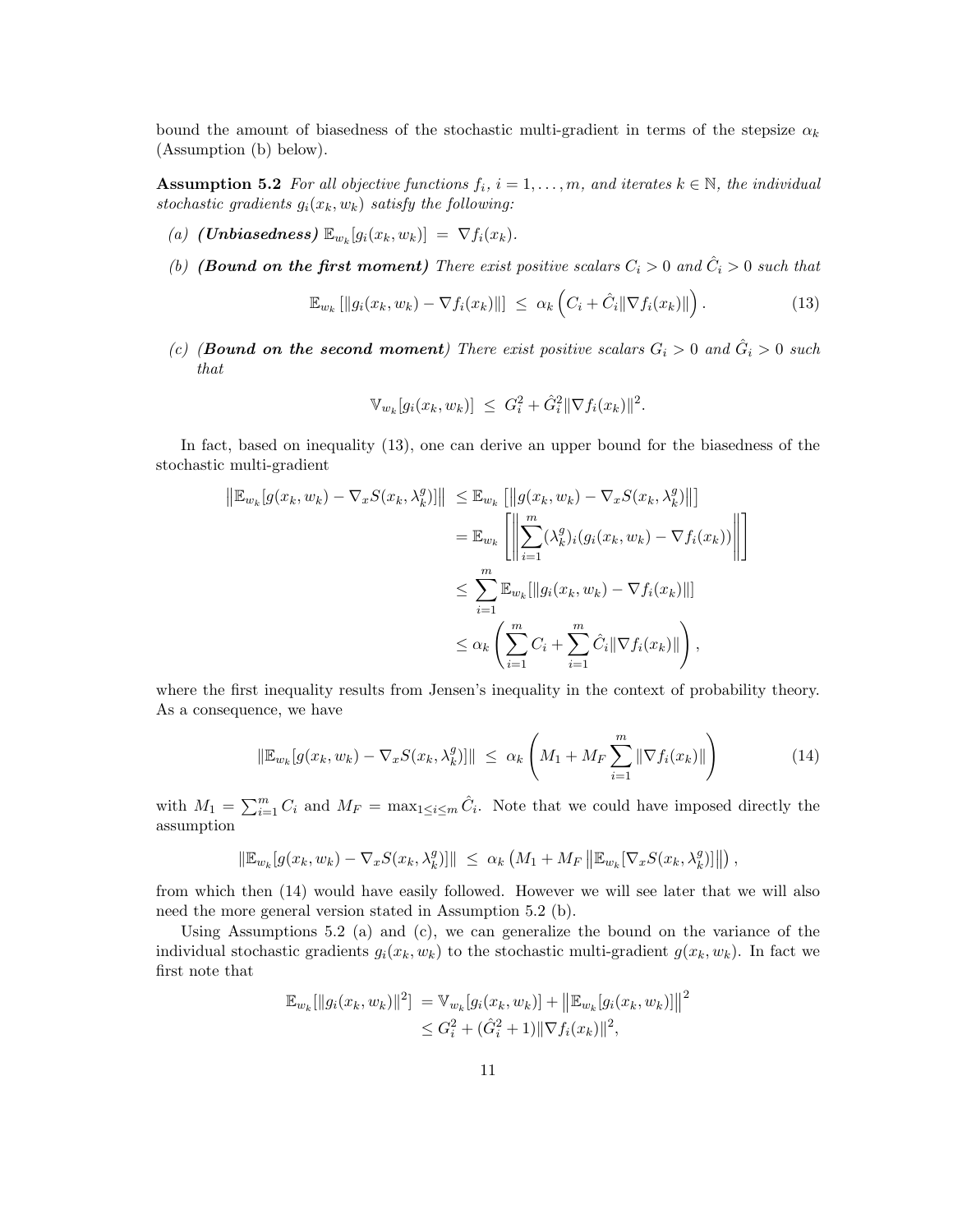from which we then obtain

$$
\mathbb{E}_{w_k}[\|g(x_k, w_k)\|^2] = \mathbb{E}_{w_k} \left[ \left\| \sum_{i=1}^m (\lambda_k^g)_i g_i(x_k, w_k) \right\|^2 \right]
$$
  
\n
$$
\leq \mathbb{E}_{w_k} \left[ m \sum_{i=1}^m \|g_i(x_k, w_k)\|^2 \right]
$$
  
\n
$$
\leq m \sum_{i=1}^m \left( G_i^2 + (\hat{G}_i^2 + 1) \|\nabla f_i(x_k)\|^2 \right)
$$
  
\n
$$
= G^2 + G_V^2 \sum_{i=1}^m \|\nabla f_i(x_k)\|^2
$$

with  $G^2 = m \sum_{i=1}^m G_i^2$  and  $G_V^2 = m \max_{1 \le i \le m} (\hat{G}_i^2 + 1)$ . Note that the obtained inequality is consistent with imposing directly a bound of the form

$$
\mathbb{E}_{w_k} [\|g(x_k, w_k)\|^2] \ \leq \ G^2 + G_V^2 \left\| \mathbb{E}_{w_k} [\nabla_x S(x_k, \lambda_k^g)] \right\|^2
$$

from the fact that  $\|\mathbb{E}_{w_k}[\nabla_x S(x_k, \lambda_k^g)]\|^2 \leq m \sum_{i=1}^m \|\nabla f_i(x_k)\|^2$ .

We will need the iterates to lie in a bounded set, one of the reasons being the need to bound the norm of the true gradients. We can achieve this by asking  $\mathcal X$  to be a bounded set (in addition to being closed and convex).

**Assumption 5.3** The feasible region  $\mathcal{X} \subset \mathbb{R}^n$  is a bounded set.

The above assumption implies the existence of an upper bound on the diameter of the feasible region, i.e., there exists a positive constant  $\Theta$  such that

$$
\max_{x,y\in\mathcal{X}}\|x-y\|\leq\Theta<\infty.\tag{15}
$$

Note that from Assumption 5.1 and (15), the norm of the true gradient of each objective function is bounded, i.e.,  $\|\nabla f_i(x)\| \leq M_{\nabla} + L\Theta$ , for  $i = 1, \ldots, m$ , and any  $x \in \mathcal{X}$ , where  $M_{\nabla}$  denotes the largest of the norms of the  $\nabla f_i$  at an arbitrary point of X. For conciseness, denote  $L_{\nabla S}$  =  $M_1 + mM_F(M_{\nabla} + L\Theta)$  and  $L_g^2 = G^2 + mG_V^2(M_{\nabla} + L\Theta)^2$ . Hence, we have

$$
\left\| \mathbb{E}_{w_k} \left[ g(x_k, w_k) - \nabla_x S(x_k, \lambda_k^g) \right] \right\| \leq \alpha_k L_{\nabla S} \tag{16}
$$

and

$$
\mathbb{E}_{w_k} \left[ \|g(x_k, w_k)\|^2 \right] \le L_g^2. \tag{17}
$$

Lastly, we need to bound the sensitivity of the solution of the Subproblem (8), a result that follows locally from classical sensitivity theory but that we assume globally too.

Assumption 5.4 *(Subproblem Lipschitz continuity)* The optimal solution of Subproblem  $(8)$ is a Lipschitz continuous function of the parameters  $\{\nabla f_i(x), 1 \leq i \leq m\}$ , i.e., there exists a scalar  $\beta > 0$  such that

$$
\|\lambda^k - \lambda^s\| \leq \beta \left\| \left[ (\nabla f_1(x_k) - \nabla f_1(x_s))^{\top}, \ldots, (\nabla f_m(x_k) - \nabla f_m(x_s))^{\top} \right] \right\|.
$$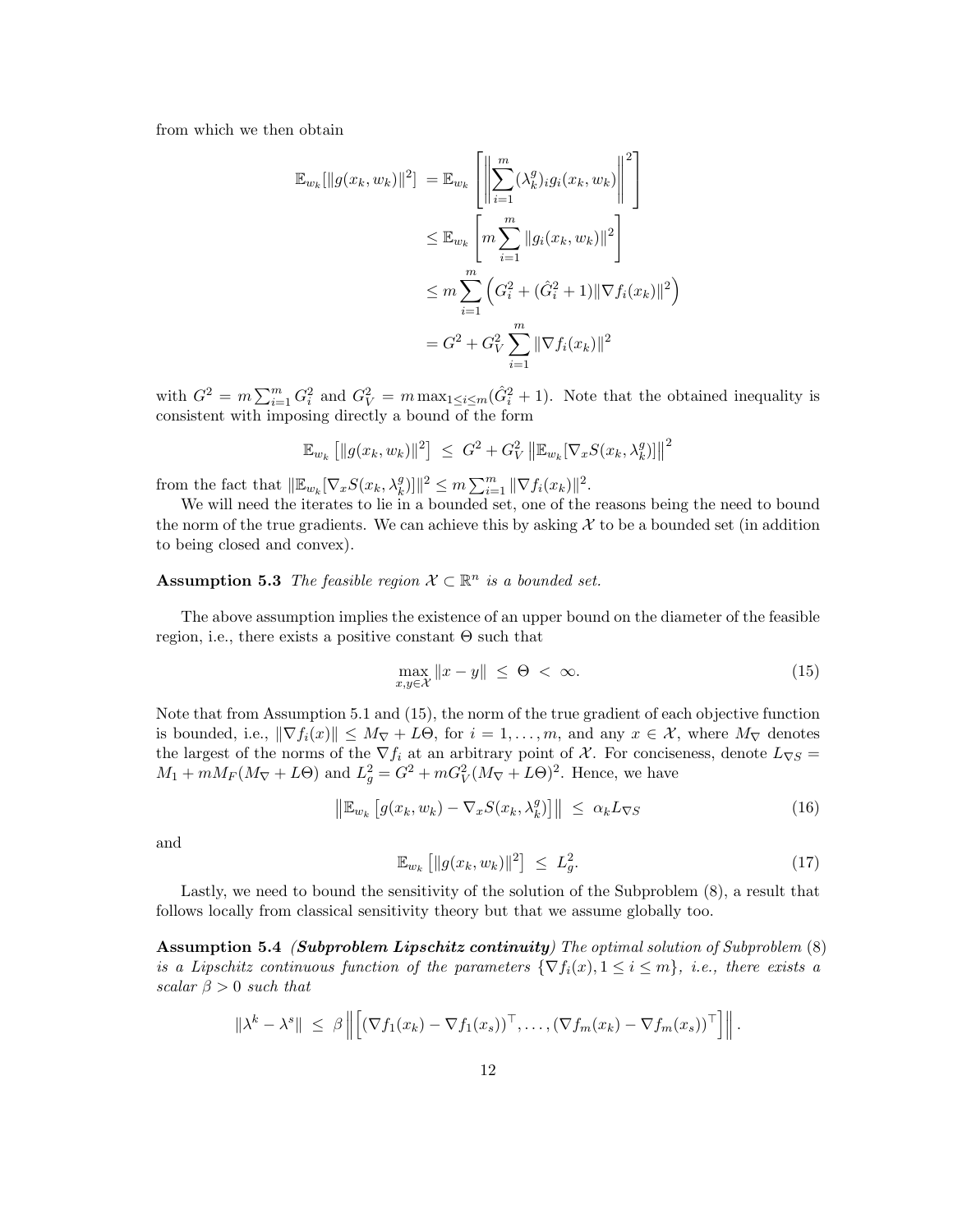As a consequence of the above assumption, the optimal solutions of Subproblems (8) and (10) satisfy

$$
\mathbb{E}_{w_k}[\|\lambda_k^g - \lambda^k\|] \leq \beta \mathbb{E}_{w_k} \Big[ \big\| [(g_1(x_k, w_k) - \nabla f_1(x_k))^{\top}, \dots, (g_m(x_k, w_k) - \nabla f_m(x_k))^{\top}] \big\| \Big] \n\leq \beta \sum_{i=1}^m \mathbb{E}_{w_k} [\|g_i(x_k, w_k) - \nabla f_i(x_k)\|] \n\leq \alpha_k(\beta L_{\nabla S}),
$$
\n(18)

where  $L_{\nabla S}$  is the constant defined in (16). Since  $\nabla_x S(x,\lambda)$  is a linear function of  $\lambda$ ,

$$
\left\|\nabla_x S(x_k, \lambda_k^g) - \nabla_x S(x_k, \lambda_k)\right\| \leq M_S \left\|\lambda_k^g - \lambda_k\right\|,
$$

with  $M_S = \sqrt{mn}(M_{\nabla} + L\Theta)$ . By taking expectation over  $w_k$  and using (18), one obtains

$$
\mathbb{E}_{w_k} \left[ \left\| \nabla_x S(x_k, \lambda_k^g) - \nabla_x S(x_k, \lambda_k) \right\| \right] \leq \alpha_k(\beta L_{\nabla S} M_S). \tag{19}
$$

#### 5.1 The strongly convex case

Strongly convexity is the most widely studied setting in stochastic gradient methods. In the context of MOO we impose it in all individual functions.

**Assumption 5.5** *(Strong convexity)* All objective functions  $f_i : \mathbb{R}^n \to \mathbb{R}$  are strongly convex, *i.e.*, for all  $i = 1, \ldots, m$ , there exists a scalar  $c_i > 0$  such that

$$
f_i(\bar{x}) \geq f_i(x) + \nabla f_i(x)^\top (\bar{x} - x) + \frac{c_i}{2} ||\bar{x} - x||^2, \quad \forall (x, \bar{x}) \in \mathbb{R}^n \times \mathbb{R}^n.
$$

Under this assumption all the individual functions have a unique minimizer in  $\mathcal X$  that is also a Pareto minimizer. We also conclude that the weighted function  $S(x, \lambda)$  is strongly convex with constant  $c = \min_{1 \leq i \leq m} \{c_i\}$ , i.e.,

$$
S(\bar{x}, \lambda) \geq S(x, \lambda) + \nabla_x S(x, \lambda)^\top (\bar{x} - x) + \frac{c}{2} ||\bar{x} - x||^2, \quad \forall (x, \bar{x}) \in \mathbb{R}^n \times \mathbb{R}^n. \tag{20}
$$

We are finally ready to prove a convergence rate under strong convexity, showing that a certain weighted function has the potential to decay sublinearly at the rate of  $1/k$ , as it happens in the stochastic gradient method for  $m = 1$ . We will use  $\mathbb{E}[\cdot]$  to denote the expected value taken with respect to the joint distribution of  $\{w_k, k \in \mathbb{N}\}$ . The stepsize choice  $\alpha_k$  is of diminishing type, in other words it obeys

$$
\sum_{k=1}^{\infty} \alpha_k = \infty \quad \text{and} \quad \sum_{k=1}^{\infty} \alpha_k^2 < \infty.
$$

Theorem 5.1 (sublinear convergence rate under strong convexity) Let Assumptions 5.1– 5.5 hold and  $x_*$  be any point in X. Consider a diminishing step size sequence  $\alpha_k = \frac{2}{c(k+1)}$ . The sequence of iterates generated by Algorithm 1 satisfies

$$
\min_{s=1,\dots,k} \mathbb{E}[S(x_s, \lambda_s)] - \mathbb{E}[S(x_*, \bar{\lambda}_k)] \le \frac{2L_g^2 + 4\Theta(L_{\nabla S} + \beta L_{\nabla S}M_S)}{c(k+1)},
$$
  

$$
k = \sum_{s=1}^k \frac{s}{\sum_{s=1}^k \lambda_s} \in \Delta^m.
$$

where  $\bar{\lambda}_k =$  $rac{s}{s=1} \frac{s}{\sum_{s=1}^{k} s}$  $\lambda_s \in \Delta^m$ .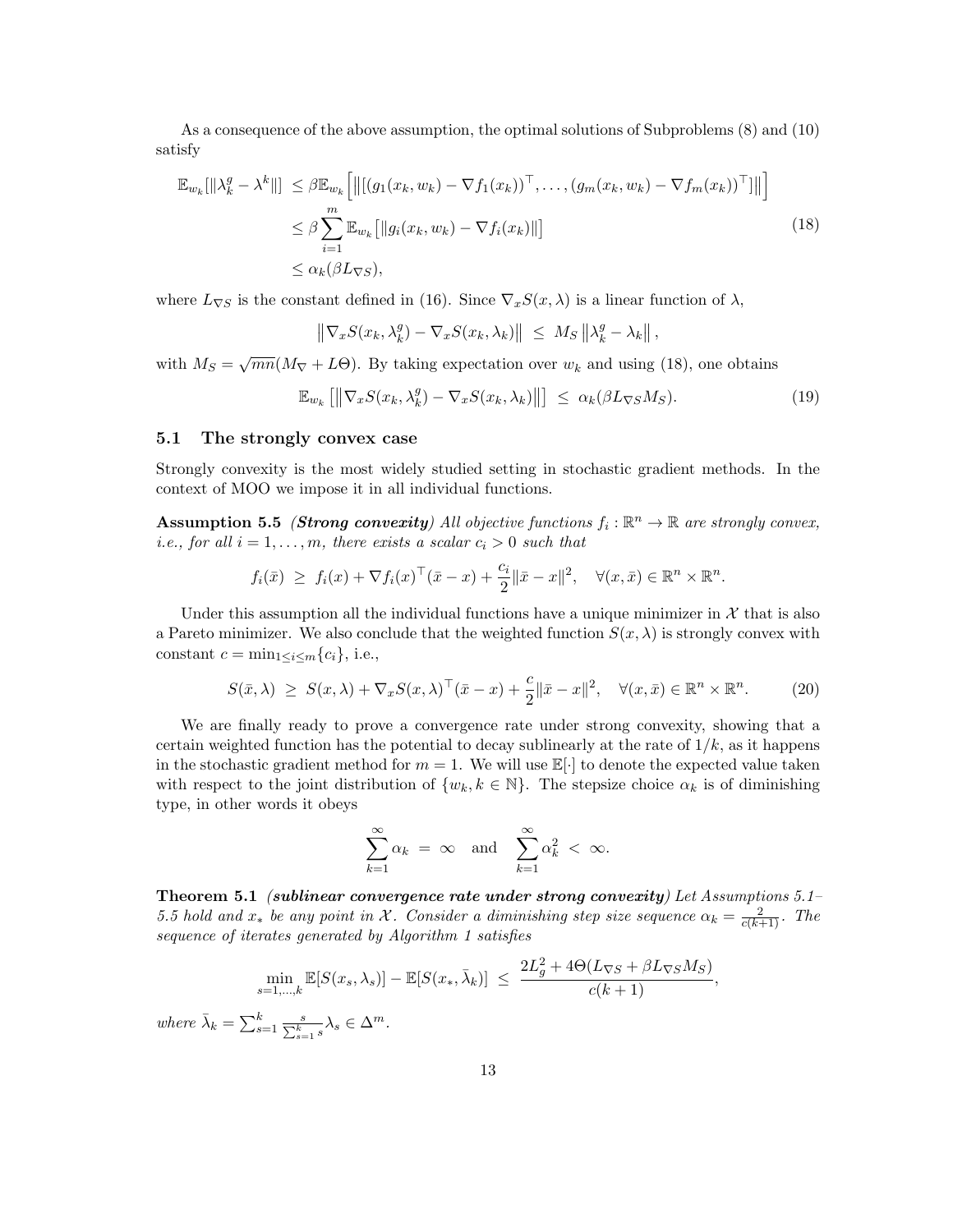**Proof.** For any  $k \in \mathbb{N}$ , considering that the projection operation is non-expansive, one can write

$$
\mathbb{E}_{w_k}[\|x_{k+1} - x_*\|^2] = \mathbb{E}_{w_k}[\|P_{\mathcal{X}}(x_k - \alpha_k g(x_k, w_k)) - x_*\|^2] \n\leq \mathbb{E}_{w_k}[\|x_k - \alpha_k g(x_k, w_k) - x_*\|^2] \n= \|x_k - x_*\|^2 + \alpha_k^2 \mathbb{E}_{w_k}[\|g(x_k, w_k)\|^2] \n- 2\alpha_k \mathbb{E}_{w_k}[g(x_k, w_k)]^\top (x_k - x_*).
$$
\n(21)

Adding the null term  $2\alpha_k (\mathbb{E}_{w_k} [\nabla_x S(x_k, \lambda_k^g)] - \mathbb{E}_{w_k} [\nabla_x S(x_k, \lambda_k^g)] + \nabla_x S(x_k, \lambda_k) - \nabla_x S(x_k, \lambda_k))$ to the right-hand side yields

$$
\mathbb{E}_{w_k}[\|x_{k+1} - x_{*}\|^2] \le \|x_k - x_{*}\|^2 + \alpha_k^2 \mathbb{E}_{w_k}[\|g(x_k, w_k)\|^2] - 2\alpha_k \nabla_x S(x_k, \lambda_k)^\top (x_k - x_{*}) + 2\alpha_k \|\mathbb{E}_{w_k}[g(x_k, w_k) - \nabla_x S(x_k, \lambda_k^g)]\| \|x_k - x_{*}\| + 2\alpha_k \|\mathbb{E}_{w_k}[\nabla_x S(x_k, \lambda_k^g) - \nabla_x S(x_k, \lambda_k)]\| \|x_k - x_{*}\|.
$$
\n(22)

Choosing  $\lambda = \lambda_k$ ,  $x = x_k$ , and  $\bar{x} = x_*$  in inequality (20), one has

$$
\nabla_x S(x_k, \lambda_k)^\top (x_k - x_*) \geq S(x_k, \lambda_k) - S(x_*, \lambda_k) + \frac{c}{2} \|x_k - x_*\|^2.
$$
 (23)

Then, plugging inequalities  $(16)$ ,  $(17)$ ,  $(19)$ , and  $(23)$  into  $(22)$ , we obtain

$$
\mathbb{E}_{w_k}[\|x_{k+1} - x_*\|^2] \le (1 - \alpha_k c) \|x_k - x_*\|^2 + \alpha_k^2 (L_g^2 + 2\Theta(L_{\nabla S} + \beta L_{\nabla S} M_S)) - 2\alpha_k \mathbb{E}_{w_k}[S(x_k, \lambda^k) - S(x_*, \lambda^k)].
$$

For simplicity denote  $M = L_g^2 + 2\Theta(L_{\nabla S} + \beta L_{\nabla S}M_S)$ . Using  $\alpha_k = \frac{2}{c(k+1)}$ , and rearranging the last inequality,

$$
\mathbb{E}_{w_k}[S(x_k, \lambda_k) - S(x_*, \lambda_k)] \leq \frac{(1 - \alpha_k c) \|x_k - x_*\|^2 + \alpha_k^2 M - \mathbb{E}_{w_k}[\|x_{k+1} - x_*\|^2]}{2\alpha_k}
$$
  

$$
\leq \frac{c(k-1)}{4} \|x_k - x_*\|^2 - \frac{c(k+1)}{4} \mathbb{E}_{w_k}[\|x_{k+1} - x_*\|^2] + \frac{M}{c(k+1)}.
$$

Now we replace  $k$  by  $s$  in the above inequality. Taking the total expectation, multiplying by  $s$ on both sides, and summing over  $s = 1, \ldots, k$  yields

$$
\sum_{s=1}^{k} s(\mathbb{E}[S(x_s, \lambda_s)] - \mathbb{E}[S(x_*, \lambda_s)]) \le \sum_{s=1}^{k} \left( \frac{cs(s-1)}{4} \mathbb{E}[\|x_s - x_*\|^2] - \frac{cs(s+1)}{4} \mathbb{E}[\|x_{s+1} - x_*\|^2] \right) \n+ \sum_{s=1}^{k} \frac{s}{c(s+1)} M \n\le -\frac{c}{4} k(k+1) \mathbb{E}[\|x_{k+1} - x_*\|^2] + \sum_{s=1}^{k} \frac{s}{c(s+1)} M \n\le \frac{k}{c} M.
$$

Dividing both sides of the last inequality by  $\sum_{s=1}^{k} s$  gives us

$$
\frac{\sum_{s=1}^{k} s \mathbb{E}[S(x_s, \lambda_s)] - \sum_{s=1}^{k} s \mathbb{E}[S(x_*, \lambda_s)]}{\sum_{s=1}^{k} s} \le \frac{kM}{c \sum_{s=1}^{k} s} \le \frac{2M}{c(k+1)}.
$$
 (24)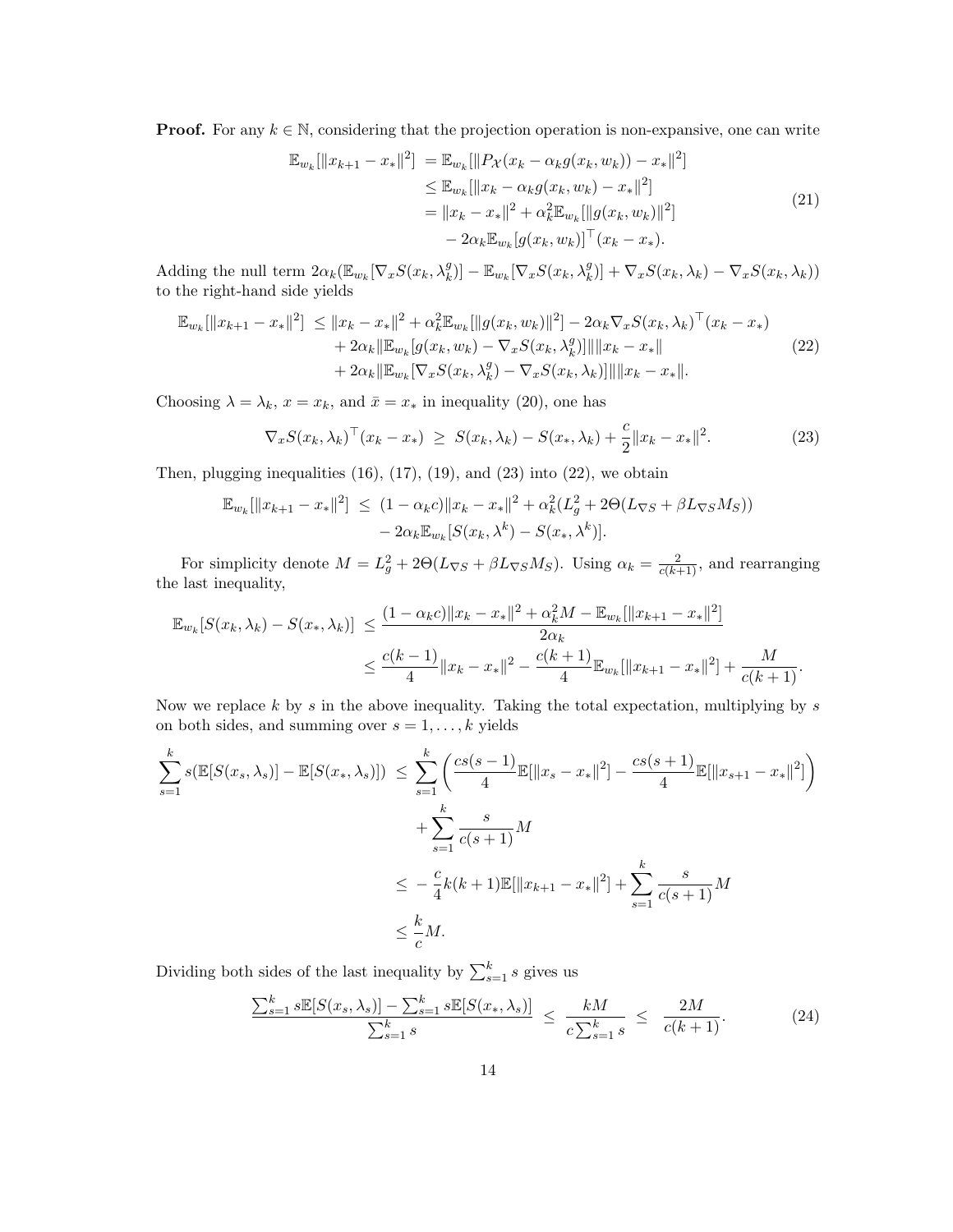The left-hand side is taken care as follows

$$
\min_{s=1,\dots,k} \mathbb{E}[S(x_s, \lambda_s)] - \mathbb{E}[S(x_*, \bar{\lambda}_k)] \le \sum_{s=1}^k \frac{s}{\sum_{s=1}^k s} \mathbb{E}[S(x_s, \lambda_s)] - \sum_{s=1}^k \frac{s}{\sum_{s=1}^k s} \mathbb{E}[S(x_*, \lambda_s)], \quad (25)
$$

where  $\bar{\lambda}_k = \sum_{s=1}^k \frac{s}{\sum_{s=1}^k s} \lambda_s$ . The proof is finally completed by combining (24) and (25).

Since the sequence  $\{\lambda_k\}_{k\in\mathbb{N}}$  generated by Algorithm 1 is bounded, it has a limit point  $\lambda_*$ . Assume that the whole sequence  $\{\lambda_k\}_{k\in\mathbb{N}}$  converges to  $\lambda_*$ . Let  $x_*$  be the unique minimizer of  $S(x, \lambda_*)$ . Then,  $x_*$  is a Pareto minimizer associated with  $\lambda_*$ . Since  $\bar{\lambda}_k$  is also converging to  $\lambda_*,$  $\mathbb{E}[S(x_*,\bar{\lambda}_k)]$  converges to  $\mathbb{E}[S(x_*,\lambda_*)]$ . Hence, Theorem 5.1 states that  $\min_{1\leq s\leq k} \mathbb{E}[S(x_s,\lambda_s)]$ converges to  $\mathbb{E}[S(x_*,\lambda_*)]$ . The result of Theorem 5.1 indicates that the approximate rate of such convergence is  $1/k$ . Rigorously speaking, since we do not have  $\lambda_*$  on the left-hand side but rather  $\bar{\lambda}_k$ , such left-hand side is not even guaranteed to be positive. The difficulty comes from the fact that  $\lambda_*$  is only defined at convergence and the multi-gradient method cannot anticipate which optimal weights are being approached, or in equivalent words which weighted function is being minimized at the end. Such a difficulty is resolved if we assume that  $\lambda_k$  approximates well the role of  $\lambda_*$  at the Pareto front.

**Assumption 5.6** Let  $x_*$  be the Pareto minimizer defined above. For any  $x_k$ , one has

$$
\nabla_x S(x_*, \lambda_k)^\top (x_k - x_*) \geq 0.
$$

In fact notice that  $\nabla_x S(x_*, \lambda_*) = 0$  holds according to the Pareto stationarity condition (9), and thus this assumption would hold with  $\lambda_k$  replaced by  $\lambda_*$ .

A well-known equivalent condition to (20) is

$$
(\nabla_x S(x,\lambda) - \nabla_x S(\bar{x},\lambda))^\top (x-\bar{x}) \geq c \|x-\bar{x}\|^2, \quad \forall (x,\bar{x}) \in \mathbb{R}^n \times \mathbb{R}^n.
$$

Choosing  $x = x_k$ ,  $\bar{x} = x_*$ , and  $\lambda = \lambda_k$  in the above inequality and using Assumption 5.6 leads to

$$
\nabla_x S(x_k, \lambda_k)^\top (x_k - x_*) \geq c \|x_k - x_*\|^2,
$$
\n(26)

,

based on which one can derive a stronger convergence result<sup>2</sup>.

**Theorem 5.2** Let Assumptions 5.1–5.6 hold and  $x_*$  be the Pareto minimizer corresponding to the limit point  $\lambda_*$  of the sequence  $\{\lambda_k\}$ . Consider a diminishing step size sequence  $\alpha_k = \frac{\gamma}{k}$  where  $\gamma \geq \frac{1}{2c}$  is a positive constant. The sequence of iterates generated by Algorithm 1 satisfies

$$
\mathbb{E}[\|x_k - x_*\|^2] \ \leq \ \frac{\max\{2\gamma^2 \bar{M}^2 (2c\gamma - 1)^{-1}, \|x_0 - x_*\|^2\}}{k}
$$

and

$$
\mathbb{E}[S(x_k, \lambda_*)] - \mathbb{E}[S(x_*, \lambda_*)] \le \frac{(L/2) \max\{2\gamma^2 \bar{M}^2 (2c\gamma - 1)^{-1}, ||x_0 - x_*||^2\}}{k}
$$

where  $\overline{M} = L_g^2 + 2\Theta(L_{\nabla S} + \beta L_{\nabla S} M_S).$ 

<sup>2</sup>Let us see how Assumption 5.6 relates to Assumption H5 used in [37]. These authors have made the strong assumption that the noisy values satisfy a.s.  $f_i(x, w) - f_i(x, w) \ge C_i ||x - x^{\perp}||^2$  for all x, where  $x^{\perp}$  is the point in P closest to x (and  $C_i$  a positive constant). From here they easily deduce from the convexity of the individual functions  $f_i$  that  $\mathbb{E}_{w_k}[g(x_k, w_k)]^{\top}(x_k - x_k^{\perp}) \geq 0$ , which then leads to establishing that  $\mathbb{E}[\|x_k - x_k^{\perp}\|^2] = \mathcal{O}(1/k)$ .

Notice that  $\mathbb{E}_{w_k}[g(x_k, w_k)] \mid (x_k - x_k^{\perp}) \geq 0$  would also result from (26) (with  $x_*$  replaced by  $x_k^{\perp}$ ) if  $g(x_k, w_k)$ was an unbiased estimator of  $\nabla_x S(x_k, \lambda_k)$ .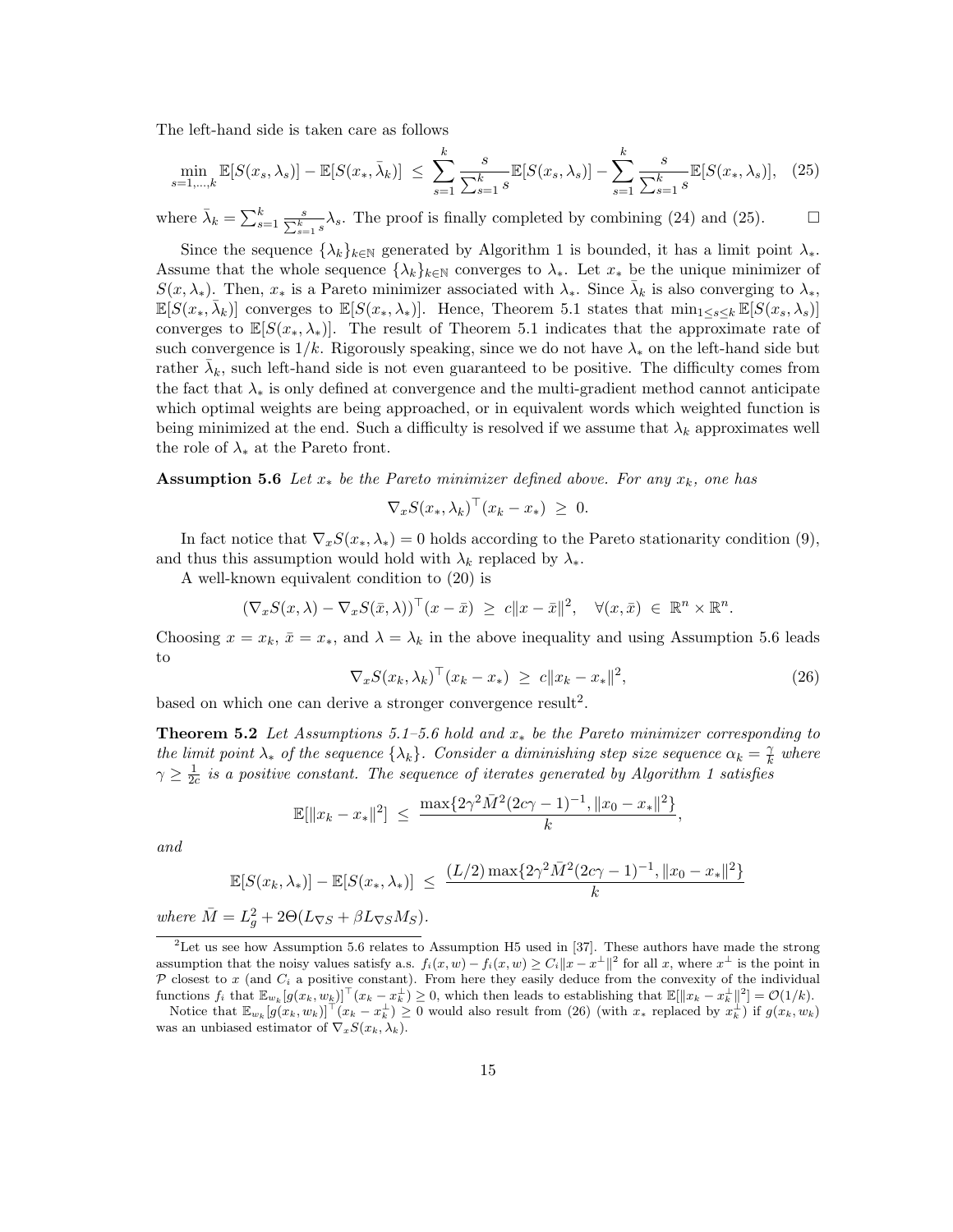**Proof.** Similarly to the proof of Theorem 5.1, from  $(21)$  to  $(22)$ , but using  $(26)$  instead of  $(23)$ , one has

$$
\mathbb{E}_{w_k}[\|x_{k+1}-x_*\|^2] \le (1-2\alpha_k c)\|x_k-x_*\|^2 + \alpha_k^2 (L_g^2 + 2\Theta(L_{\nabla S} + \beta L_{\nabla S} M_S)).
$$

Taking total expectation on both sides leads to

$$
\mathbb{E}[\|x_{k+1} - x_*\|^2] \le (1 - 2\alpha_k c) \mathbb{E}[\|x_k - x_*\|^2] + \alpha_k^2 \overline{M}.
$$

Using  $\alpha_k = \gamma/k$  with  $\gamma > 1/(2c)$  and an induction argument (see [33, Eq. (2.9) and (2.10)]) would lead us to

$$
\mathbb{E}[\|x_k - x_*\|^2] \ \leq \ \frac{\max\{2\gamma^2 \bar{M}^2 (2c\gamma - 1)^{-1}, \|x_0 - x_*\|^2\}}{k}.
$$

Finally, from an expansion using the Lipschitz continuity of  $\nabla_x S(\cdot, \lambda_*)$  (see (12)), one can also derive a sublinear rate in terms of the optimality gap of the weighted function value

$$
\mathbb{E}[S(x_k, \lambda_*)] - \mathbb{E}[S(x_*, \lambda_*)] \leq \mathbb{E}[\nabla_x S(x_*, \lambda_*)]^{\top} (x_k - x_*) + \frac{L}{2} \mathbb{E}[\|x_k - x_*\|^2] \leq \frac{(L/2) \max\{2\gamma^2 \bar{M}^2 (2c\gamma - 1)^{-1}, \|x_0 - x_*\|^2\}}{k}.
$$

5.2 The convex case

In this section, we relax the strong convexity assumption to convexity and derive a similar sublinear rate of  $1/\sqrt{k}$  in terms of weighted function value. Similarly to the case  $m = 1$ , we assume that the weighted functions attains a minimizer (which then also ensures that  $P$  is non empty).

**Assumption 5.7** All the objective functions  $f_i : \mathbb{R}^n \to \mathbb{R}$  are convex,  $i = 1, ..., m$ . The convex function  $S(\cdot, \lambda)$  attains a minimizer for any  $\lambda \in \Delta^m$ .

Theorem 5.3 (sublinear convergence rate under convexity) Let Assumptions 5.1–5.4 and 5.7 hold and  $x_*$  be any point in X. Consider a diminishing step size sequence  $\alpha_k = \frac{\bar{\alpha}}{\sqrt{k}}$  where  $\bar{\alpha}$ is any positive constant. The sequence of iterates generated by Algorithm 1 satisfies

$$
\min_{s=1,\dots,k} \mathbb{E}[S(x_s, \lambda_s)] - \mathbb{E}[S(x_*, \bar{\lambda}_k)] \le \frac{\frac{\Theta^2}{2\bar{\alpha}} + \bar{\alpha}(L_g^2 + 2\Theta(L_{\nabla S} + \beta L_{\nabla S}M_S))}{\sqrt{k}},
$$
  
=  $\frac{1}{2} \sum_{k=1}^k \lambda_k \in \Lambda^m$ 

where  $\bar{\lambda}_k = \frac{1}{k} \sum_{s=1}^k \lambda_s \in \Delta^m$ .

**Proof.** See Appendix A. □

Similar comments and analysis as in the strongly convex (see the last part of Subsection 5.1 after the proof of Theorem 5.1) could be here derived for the convex case. When comparing to the strongly convex case, we point out that not only the rate is worse in the convex case (as happens also when  $m = 1$ ) but also  $\bar{\lambda}_k$  is now converging slower to  $\lambda_*$ .

 $\Box$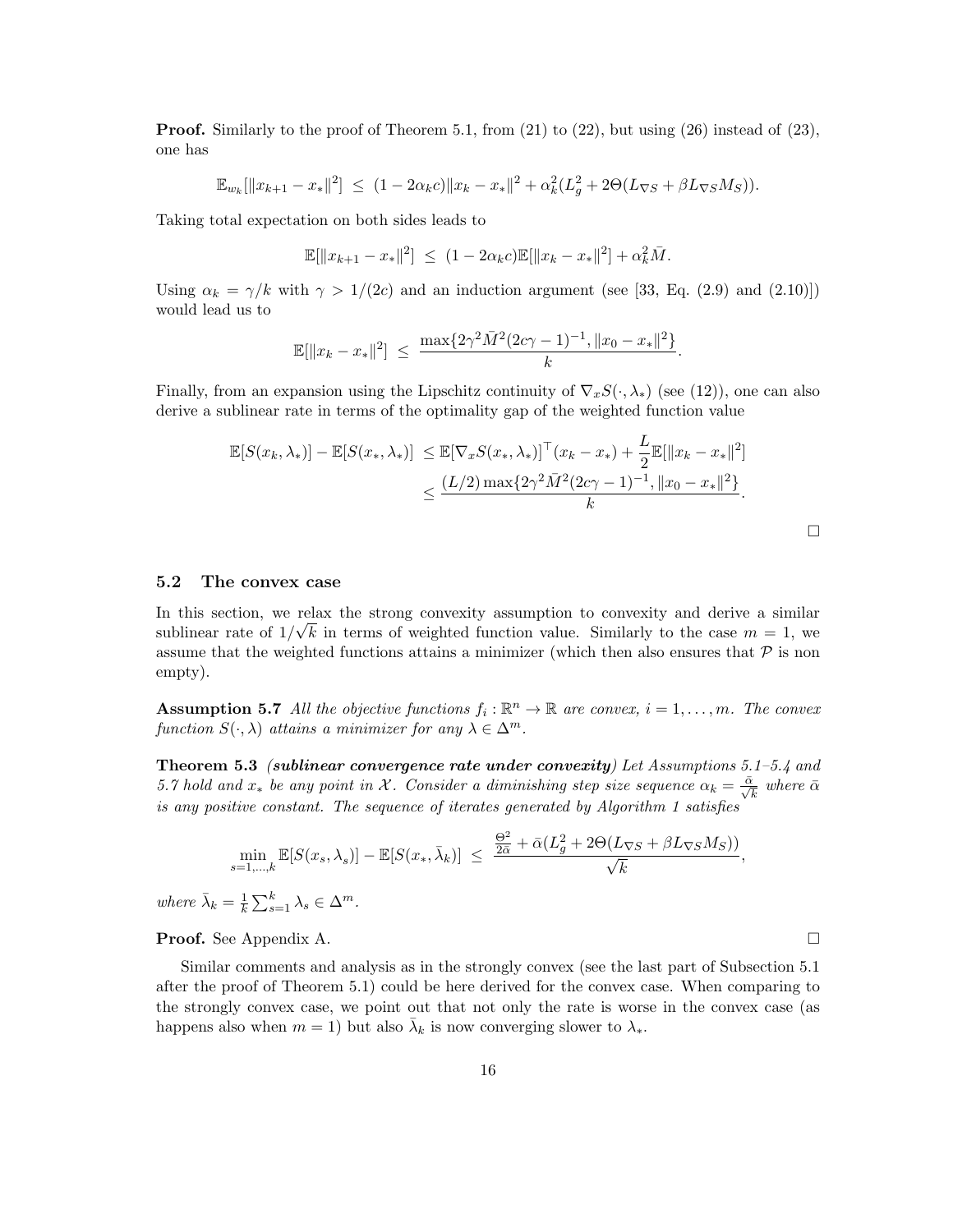#### 5.3 Imposing a bound on the biasedness of the multi-gradient

Recall that from

$$
\|\mathbb{E}_w\left[g(x,w) - \nabla_x S(x,\lambda^g)\right]\| \le \sum_{i=1}^m \mathbb{E}_w\left[\|g_i(x,w) - \nabla f_i(x)\|\right],\tag{27}
$$

where  $g_i(x, w)$  is the stochastic gradient at x for the i-th objective function, and from Assumption 5.2 (b), we derived a more general bound for the biasedness of the stochastic multi-gradient in (14), whose right-hand side involves the stepsize  $\alpha_k$ . For simplicity, we will again omit the index k in the subsequent analysis.

We will see that the right-hand side of (27) can be always (approximately) bounded by a dynamic sampling strategy when calculating the stochastic gradients for each objective function. The idea is similar to mini-batch stochastic gradient, in the sense that by increasing the batch size the noise is reduced and thus more accurate gradient estimates are obtained.

Assumption 5.2 (a) states that  $q_i(x, w), i = 1, \ldots, m$ , are unbiased estimates of the corresponding true gradients. Let us assume that  $g_i(x, w)$  is normally distributed with mean  $\nabla f_i(x)$ and variance  $\sigma_i^2$ , i.e.,  $g_i(x, w) \sim \mathcal{N}(\nabla f_i(x), \sigma_i^2 I_n)$ , where n is the dimension of x. For each objective function, one can obtain a more accurate stochastic gradient estimate by increasing the batch size. Let  $b_i$  be the batch size for the *i*-th objective function and  $\bar{g}_i(x,w) = \frac{1}{b_i} \sum_{r=1}^{b_i} g_i(x,w^r)$ be the corresponding batch stochastic gradient, where  $\{w^r\}_{1 \leq r \leq b_i}$  are drawn from copies of w. Then,  $G_i = g_i(x, w) - \nabla f_i(x)$  and  $\overline{G}_i = \overline{g}_i(x, w) - \nabla f_i(x), i = 1, \ldots, m$ , are all random variables of mean 0. The relationship between  $G_i$  and  $\overline{G}_i$  is captured by (see [25])

$$
\mathbb{V}_w[\bar{G}_i] \ \leq \ \frac{\mathbb{V}_w[G_i]}{b_i} \ \leq \ \frac{\sigma_i^2}{b_i}.
$$

By the definition of variance  $\mathbb{V}_w[G_i] = \mathbb{E}_w[\|G_i\|^2] - \|\mathbb{E}_w[G_i\|^2, \| \mathbb{E}_w[\bar{G}_i\] \| \leq \mathbb{E}_w[\|\bar{G}_i\|],$  and  $\mathbb{E}_w[\bar{G}_i] = 0$ , one has  $\mathbb{V}_w[[\bar{G}_i]] \leq \mathbb{V}_w[\bar{G}_i] \leq \sigma_i^2/b_i$ . Then, replacing  $g_i(x, w)$  in (27) by  $\bar{g}_i(x, w)$ , we have

$$
\|\mathbb{E}_w\left[\bar{g}(x,w)-\nabla_xS(x,\lambda^g)\right]\|\ \leq\ \ \sum_{i=1}^m\mathbb{E}_w\left[\|\bar{G}_i\|\right]\ \leq\ \sum_{i=1}^m\frac{\sigma_i\sqrt{n}}{b_i},
$$

where the last inequality results from  $\mathbb{E}[\|X\|] \leq \sigma \sqrt{n}$  for the random variable  $X \sim \mathcal{N}(0, \sigma^2 I_n)$  [9]. Hence, one could enforce an inequality of the form  $\sum_{i=1}^{m} \frac{\sigma_i \sqrt{n}}{b_i}$  $\frac{\sum_{i=1}^{N} \| \nabla f_i(x) \|}{b_i} \leq \alpha_k (M_1 + M_F \sum_{i=1}^m \| \nabla f_i(x) \|)$ to guarantee that (14) holds (of course replacing the size of the true gradients by some positive constant). Furthermore, to guarantee that the stronger bound (13) holds, one can require  $\mathbb{E}_w[\|\bar{G}_i\|] \leq \frac{\sigma_i\sqrt{n}}{b_i}$  $\frac{\sqrt{n}}{b_i} \leq \alpha(C_1 + \hat{C}_i || \nabla f_i(x) ||)$  for each objective function. Intuitively, when smaller stepsizes are taken, the sample sizes  $\{b_i\}_{1\leq i\leq m}$  should be increased or, correspondingly, smaller sample variances  $\{\sigma_i\}_{1\leq i\leq m}$  should be used.

## 6 Pareto-front stochastic multi-gradient method

The practical goal in many MOO problems is to calculate a good approximation of part of (or the entire) Pareto front, and for this purpose the SMG algorithm is insufficient as running it only yields a single Pareto stationary point. We will thus design a Pareto-Front Stochastic Multi-Gradient (PF-SMG) algorithm to obtain the complete Pareto front. The key idea of such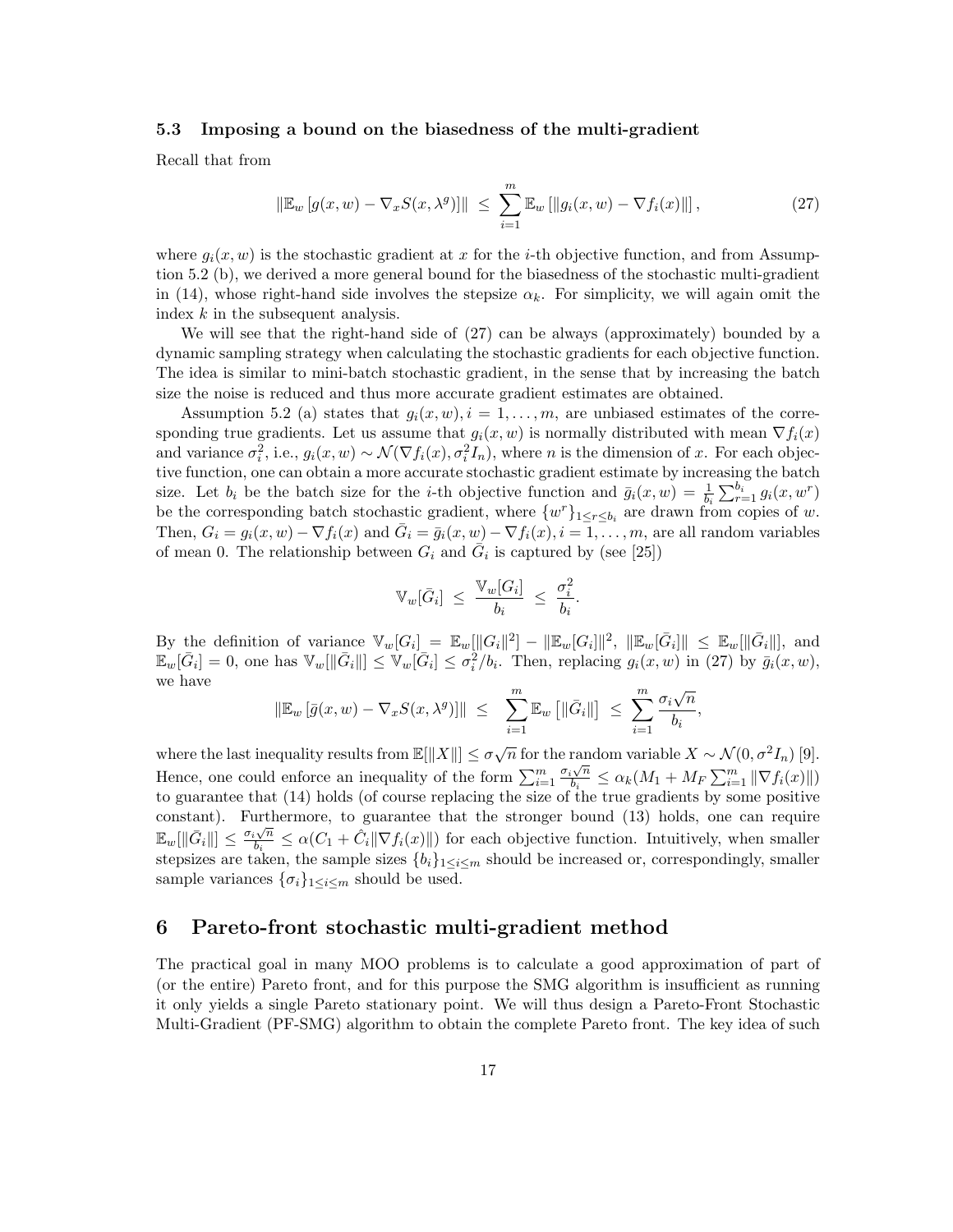an algorithm is to iteratively update a list of nondominated points which will render increasingly better approximations to the true Pareto front. The list is updated by essentially applying the SMG algorithm at some or all of its current points. The PF-SMG algorithm begins with a list of (possibly random) starting points  $\mathcal{L}_0$ . At each iteration, before applying SMG and for sake of better performance, we first add to the list a certain number, say  $r$ , of perturbed points around each of the current ones. Then we apply a certain number of steps, say  $p$ , of SMG at each point in the list, adding each resulting final point to the list. The iteration is finished by removing all dominated points from the list. The PF-SMG algorithm is formally described as follows.

Algorithm 2 Pareto-Front Stochastic Multi-Gradient (PF-SMG) Algorithm

1: Generate a list of starting points  $\mathcal{L}_0$ . Select  $r, p, q \in \mathbb{N}$ . 2: for  $k = 0, 1, ...$  do 3: Set  $\mathcal{L}_{k+1} = \mathcal{L}_k$ . 4: **for** each point x in the list  $\mathcal{L}_{k+1}$  do 5: for  $t = 1, \ldots, r$  do 6: Add the new point  $x + w^t$  to the list  $\mathcal{L}_{k+1}$  where  $w^t$  is a realization of  $w_k$ . 7: end for 8: end for 9: **for** each point x in the list  $\mathcal{L}_{k+1}$  do 10: for  $t = 1, \ldots, p$  do 11: Apply q iterations of the SMG algorithm starting from  $x$ . 12: Add the final output point  $x_q$  to the list  $\mathcal{L}_{k+1}$ .<br>13: **end for** end for 14: end for 15: Remove all the dominated points from  $\mathcal{L}_{k+1}$ . 16: end for

In order to evaluate the performance of the PF-SMG algorithm and have a good benchmark for comparison, we also introduce a Pareto-front version of the deterministic multi-gradient algorithm (acronym PF-MG). The PF-MG algorithm is exactly the same as the PF-SMG one except that one applies q steps of multi-gradient descent instead of stochastic multi-gradient to each point in Line 11. Also,  $p$  is always equal to one in PF-MG.

## 7 Numerical experiments

#### 7.1 Parameter settings and metrics for comparison

In our implementation, both PF-SMG and PF-MG algorithms use the same 30 randomly generated starting points, i.e.,  $|\mathcal{L}_0| = 30$ . In both cases we set  $q = 2$ . The step size is initialized differently according to the problem but always halved every 200 iterations. Both algorithms are terminated when either the number of iterations exceeds 1000 or the number of points in the iterate list reaches 1500.

To avoid the size of the list growing too fast, we only generate the  $r$  perturbed points for pairs of list points corresponding to the m largest holes along the axes  $f_i$ ,  $i = 1, \ldots, m$ . More specifically, given the current list of nondominated points, their function values in terms of  $f_i$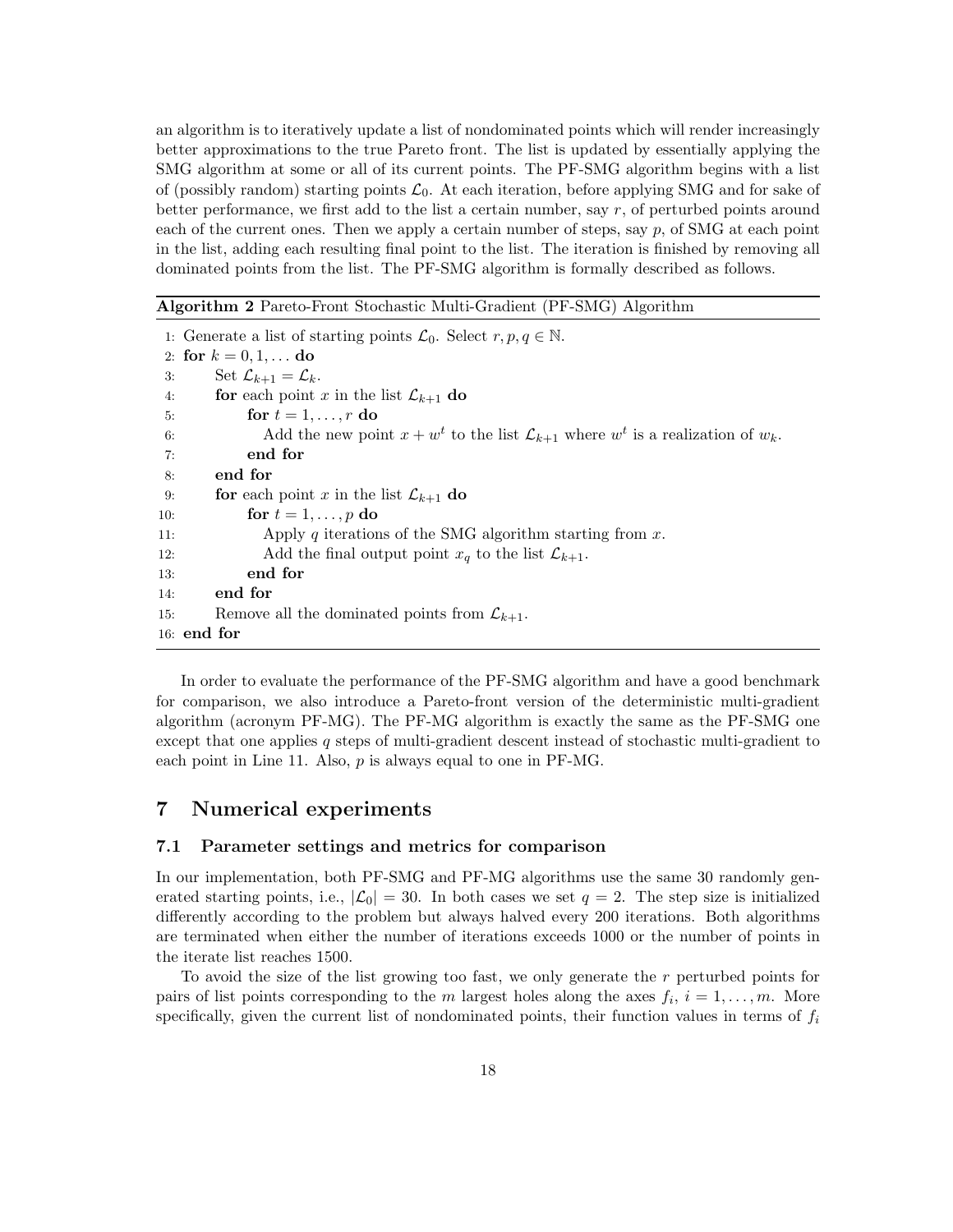are first sorted in an increasing order, for  $i = 1, \ldots, m$ . Let  $d_i^{j, j+1}$  $i^{j,j+1}$  be the distance between points j and  $j+1$  in  $f_i$ . Then, the pair of points corresponding to the largest hole along the axis  $f_i$  is  $(j_i, j_i + 1)$ , where  $j_i = \text{argmax}_j d_i^{j, j+1}$  $i^{j,j+1}$ .

Given the fact that applying the SMG algorithm multiple times to the same point results in different output points, whereas this is not the case for multi-gradient descent, we take  $p = 2$  for PF-SMG but let  $p = 1$  for PF-MG. Then, we choose  $r = 5$  for PF-SMG and  $r = 10$  for PF-MG, such that the number of new points added to the list is the same at each iteration of the two algorithms.

To analyze the numerical results, we consider two types of widely-used metrics to measure and compare Pareto fronts obtained from different algorithms, Purity [3] and Spread [14], whose mathematical formula are briefly recalled in Appendix B. In what concerns the Spread metric, we use two variants, maximum size of the holes and point spread, respectively denoted by Γ and  $\Delta$ .

## 7.2 Supervised machine learning (logistic regression)

#### 7.2.1 Problem description

The idea to construct a multi-objective problem for binary classification problems is inspired by the existence of bias in real data sets, as data instances may be collected for the same classification problem but actually from distinct distributions. Some related issues, like the fairness concern, were addressed in [5]. In fact, if one has a data set collected from different sources or groups, it is necessary to do classification separately such that the accuracy is higher for all groups. However, sometimes we may collect data from distinct groups but cannot determine the existence of bias. Designing a multi-objective formulation might help us identifying if there exists bias and define the best trade off if it does exist.

We have tested our idea on classical binary classification problems with the training data sets selected from LIBSVM [10]. Each data set consists of feature vectors and labels for a number of data instances. The goal of binary classification is to fit the best prediction hyperplane in order to well classify the set of data instances into two groups. More precisely, for a given pair of feature vector a and label y, we consider a separating hyperplane  $x^{\dagger} a + b$  such that

$$
\begin{cases} x^{\top}a + b \ge 1 & \text{when } y = 1, \\ x^{\top}a + b \le -1 & \text{when } y = -1. \end{cases}
$$

In our context, we evaluate the prediction loss using the smooth convex logistic function  $l(a, y; x, b) = \log(1 + \exp(-y(x^\top a + b)))$ , which leads us to a well-studied convex objective, i.e., logistic regression problem with the objective function being  $\min_{x,b} \frac{1}{N} \sum_{j=1}^N \log(1+\exp(-y_j(x^\top a_j+\n$ b)), where N is the size of training data. To avoid over-fitting, we need to add a regularization term  $\frac{\lambda}{2}||x||^2$  to the objective function.

For the purpose of our study, we pick a feature of binary values and separate the given data set into two groups, with  $J_1$  and  $J_2$  as their index sets. An appropriate two-objective problem is formulated as  $\min_{x,b} (f_1(x, b), f_2(x, b))$ , where

$$
f_i(x,b) = \frac{1}{|J_i|} \sum_{j \in J_i} \log(1 + e^{(-y_j(x^\top a_j + b))}) + \frac{\lambda_i}{2} ||x||^2.
$$
 (28)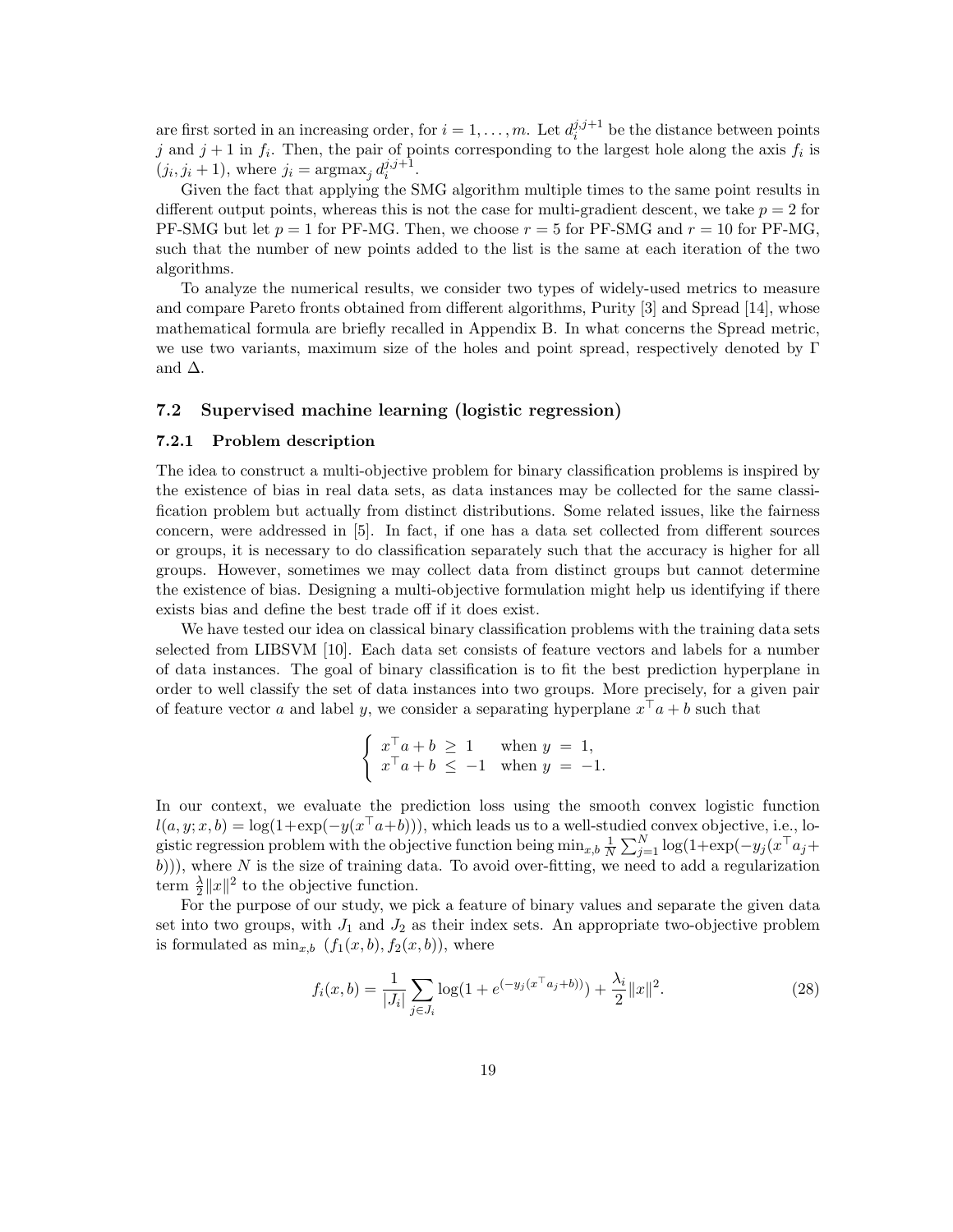#### 7.2.2 Numerical results

Our numerical results are constructed for four data sets: heart, australian, svmguide3, and german.numer [10]. First of all, we ran the single stochastic gradient (SG) algorithm with maximum 1000 iterations to obtain a minimizer for the entire group, i.e.,  $J_1 \cup J_2$ , based on which the classification accuracies for the whole group and for two groups separately are calculated. See Table 1 for a summary of the results. "Split" indicates which feature is selected to split the whole group into two distinct groups. The initial step size is also listed in the table.

| Data.               |      | Step size | Split | Group 1 | Group 2 | Entire group |
|---------------------|------|-----------|-------|---------|---------|--------------|
| heart               | 270  | 0.2       |       | 0.475   | 0.770   | 0.570        |
| australian          | 690  | $0.3\,$   |       | 0.774   | 0.829   | 0.791        |
| <i>symguide3</i>    | 1243 | 0.2       | 10    | 0.794   | 0.28    | 0.761        |
| <i>german.numer</i> | 1000 | $\rm 0.1$ | 24    | 0.595   | 0.530   | 0.571        |

Table 1: Classification accuracy of the single SG.

One can easily observe that there exist obvious differences in term of the training accuracy between the two groups of data sets heart and svmguide3, whereas australian and german.numer have much smaller gaps. This means that classifying a new instance using the minimizer obtained from the single SG for the whole group might lead to large bias and poor accuracy. We then constructed a two-objective problem (28) with  $\lambda_1 = \lambda_2 = 0.1$  for the two groups of each data set. The PF-SMG algorithm has yielded the four Pareto fronts displayed in Figure 3.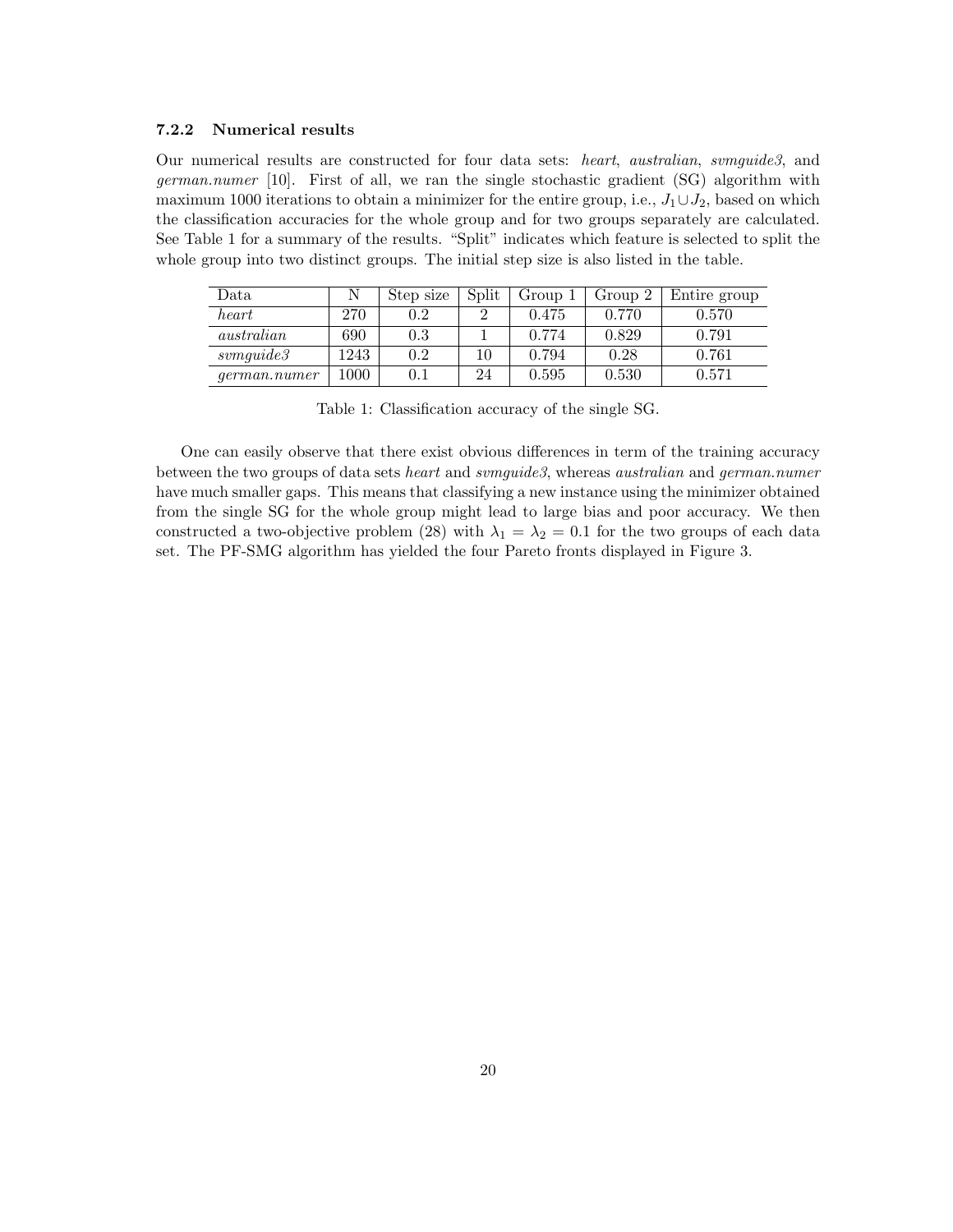

Figure 3: The approximated Pareto fronts for the logistic regression problems: (a) heart.; (b) australian,; (c) svmguide3.; (d) german.numer..

The wider Pareto fronts of data sets *heart* and *svmguide3* coherently indicate higher distinction between their two groups. Table 3 presents the number of iterations and the size of Pareto front solutions when the PF-SMG algorithm is terminated. To illustrate the trade-offs, five representative points are selected from the obtained Pareto front, and the corresponding training accuracies are evaluated for the two groups separately. Despite no algorithm comparison here, we also calculated the maximum size of the holes  $\Gamma$  and the point spread  $\Delta$  for these Pareto fronts.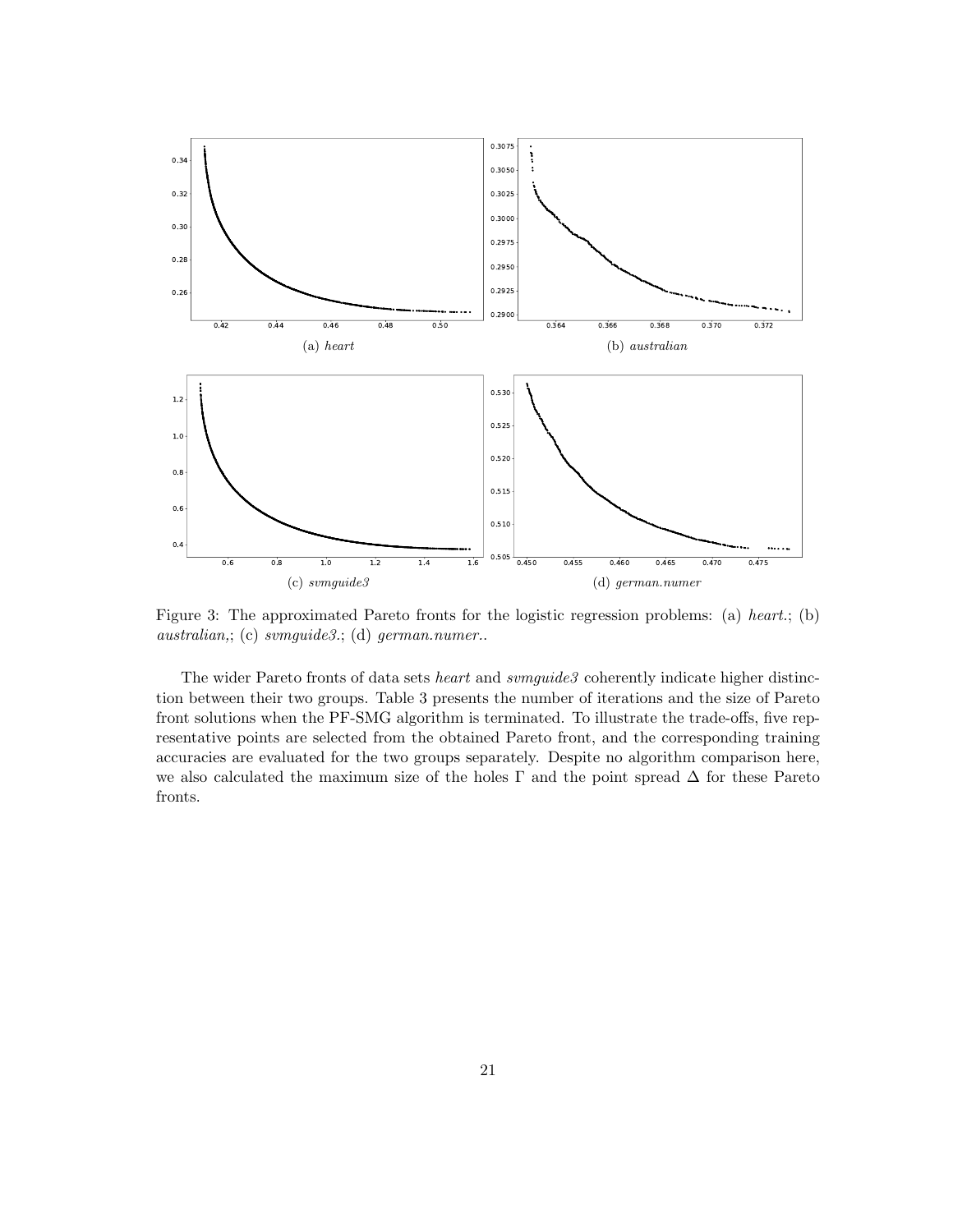| Data                | #Iter | $ \mathcal{L}_k $ | $_{N}$ | $P_1$ | $P_{2}$ | $P_3$ | $P_4$ | $P_5$ |        | Δ      |
|---------------------|-------|-------------------|--------|-------|---------|-------|-------|-------|--------|--------|
| heart               | 764   | 1501              | 183    | 0.645 | 0.628   | 0.607 | 0.568 | 0.541 | 0.0015 | 0.8974 |
|                     |       |                   | 87     | 0.609 | 0.689   | 0.736 | 0.781 | 0.805 |        |        |
| australian          | 1000  |                   | 468    | 0.760 | 0.756   | 0.752 | 0.746 | 0.737 | 0.0025 |        |
|                     |       | 568               | 222    | 0.802 | 0.797   | 0.792 | 0.819 | 0.829 |        | 0.9106 |
| sumguide3           | 116   | 1515              | 1182   | 0.695 | 0.507   | 0.148 | 0.201 | 0.206 | 0.0191 | 0.9905 |
|                     |       |                   | 61     | 0.098 | 0.229   | 0.656 | 0.868 | 0.869 |        |        |
| <i>german.numer</i> | 1000  |                   | 630    | 0.517 | 0.516   | 0.508 | 0.503 | 0.498 | 0.0025 | 0.8389 |
|                     |       | 588               | 370    | 0.435 | 0.446   | 0.446 | 0.448 | 0.451 |        |        |

Table 2: Classification accuracy corresponding to several Pareto minimizers.

It is observed for the groups of data sets *heart* and  $symquide3$  that the differences of training accuracy vary more than 10 percent among Pareto minimizers. Two important implications from the results are: (1) Given several groups of data instances for the same problem, one can evaluate their biases by observing the range of an approximated Pareto front; (2) Given a wellapproximated Pareto front, any new data instance (of unknown group) can be classified more accurately by selecting appropriate nondominated solutions.

#### 7.3 Synthetic MOO test problems

#### 7.3.1 Test problems

There exist more than a hundred of deterministic MOO problems reported in the literature (involving simple bound constraints), and they were collected in [12]. Our testing MOO problems are taken from this collection (see [12] for the problem sources) and include four cases: convex, concave, mixed (neither convex nor concave), and disconnected Pareto fronts. Table 3 provides relevant information including number of objectives, variable dimensions, simple bounds, and geometry types of Pareto fronts for the 13 selected MOO problems.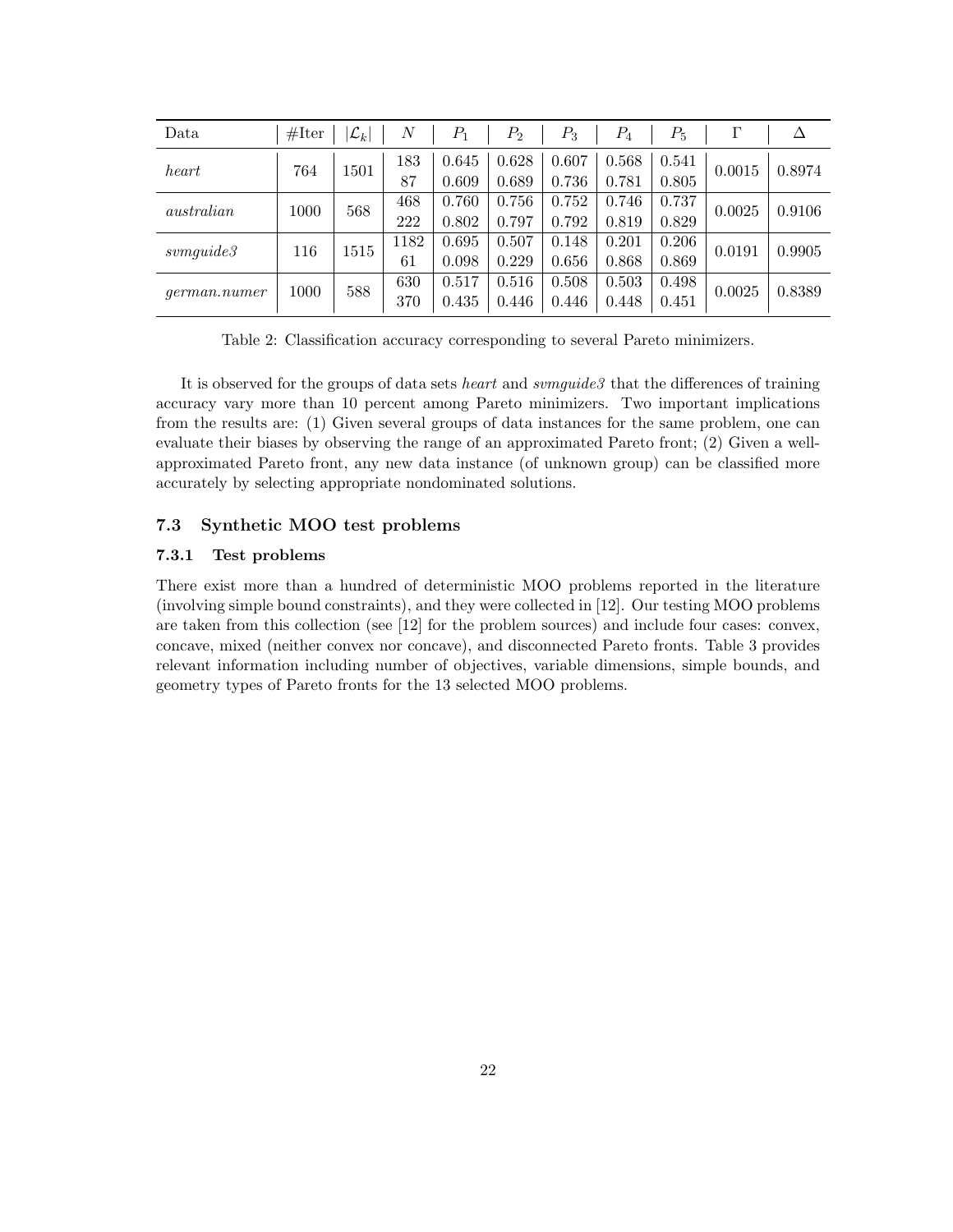| Problem          | $\boldsymbol{n}$ | m              | Simple bounds     | Geometry     |
|------------------|------------------|----------------|-------------------|--------------|
| ZDT1             | 30               | $\mathfrak{D}$ | [0, 1]            | convex       |
| ZDT <sub>2</sub> | 30               | 2              | [0,1]             | concave      |
| ZDT3             | 30               | $\overline{2}$ | [0,1]             | disconnected |
| JOS2             | 10               | $\overline{2}$ | [0, 1]            | mixed        |
| SP <sub>1</sub>  | 2                | $\overline{2}$ | No                | convex       |
| TM1              | $\overline{2}$   | $\mathfrak{D}$ | [1, 4]            | concave      |
| FF1              | 2                | 2              | $\rm No$          | concave      |
| Far1             | 2                | 2              | $[-1, 1]$         | mixed        |
| SK1              | 1                | $\overline{2}$ | $\rm No$          | disconnected |
| MOP1             | 1                | $\overline{2}$ | No                | convex       |
| MOP <sub>2</sub> | 15               | $\overline{2}$ | $-4, 4$           | concave      |
| MOP3             | 2                | 2              | $-\pi, \pi$       | disconnected |
| DEB41            | $\overline{2}$   | 2              | $\vert 0,1 \vert$ | convex       |

Table 3: 13 MOO testing problems.

The way to construct a corresponding stochastic MOO problem from its deterministic MOO problem was the same as in [37]. For each of these MOO test problems, we added random noise to its variables to obtain a stochastic MOO problem, i.e.,

$$
\begin{aligned}\n\min \quad & F(x) = (\mathbb{E}[f_1(x+w)], \dots, \mathbb{E}[f_m(x+w)])^\top \\
\text{s.t.} \quad & x \in \mathcal{X},\n\end{aligned}
$$

where w is uniformly distributed with mean zero and interval length being  $1/10$  of the length of the simple bound interval (the latter one was artificially chosen when not given in the problem description). Note that the stochastic gradients will not be unbiased estimates of the true gradients of each objective function, but rather gradients of randomly perturbed points in the neighborhood of the current point.

Figure 4 illustrates four different geometry shapes of Pareto fronts obtained by removing all dominated points from the union of the resulting Pareto fronts obtained from the application of the PF-SMG and PF-MG algorithms. In the next subsection, the quality of approximated Pareto fronts obtained from the two algorithms is measured and compared in terms of the Purity and Spread metrics.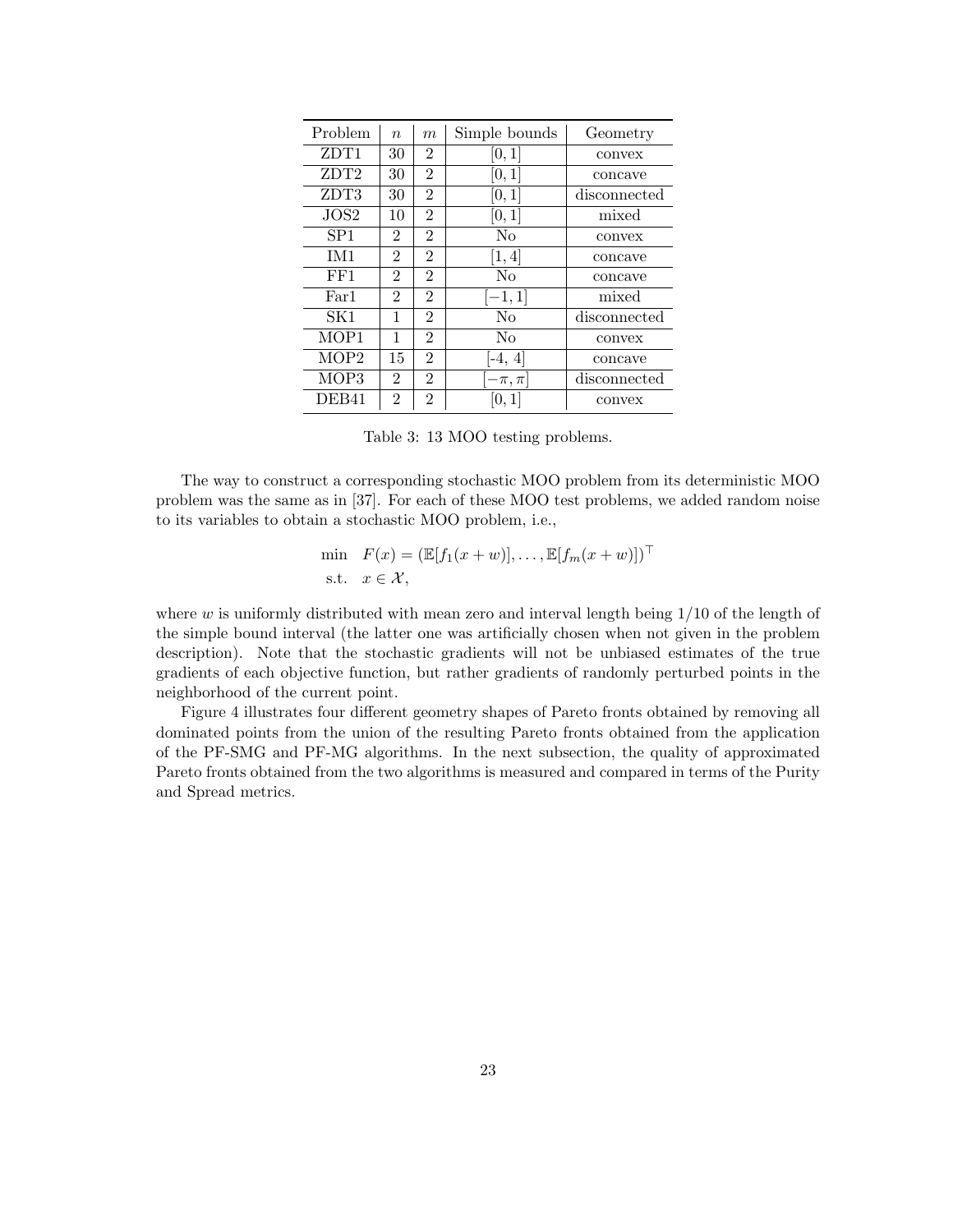

Figure 4: Different geometry shapes of Pareto fronts: (a) Convex; (b) Concave; (c) Mixed (neither convex nor concave); (d) Disconnected.

#### 7.3.2 Numerical results and analysis

For all problems, the initial step size was set to 0.3 for both PF-SMG and PF-MG algorithms. To be fair, we ran 10 times the PF-SMG algorithm for each problem and selected the one with the average value in  $\Gamma$ , i.e., the maximum size of the holes. (Although there is some randomization in PF-MG, its output does not differ significantly from one run to another.) The quality of the obtained Pareto fronts, the number of iterations, and the size of the Pareto front approximations when the algorithms are terminated are reported in Table 4. We also plot performance profiles, see Figure 5, in terms of Purity and the two formula of Spread metrics.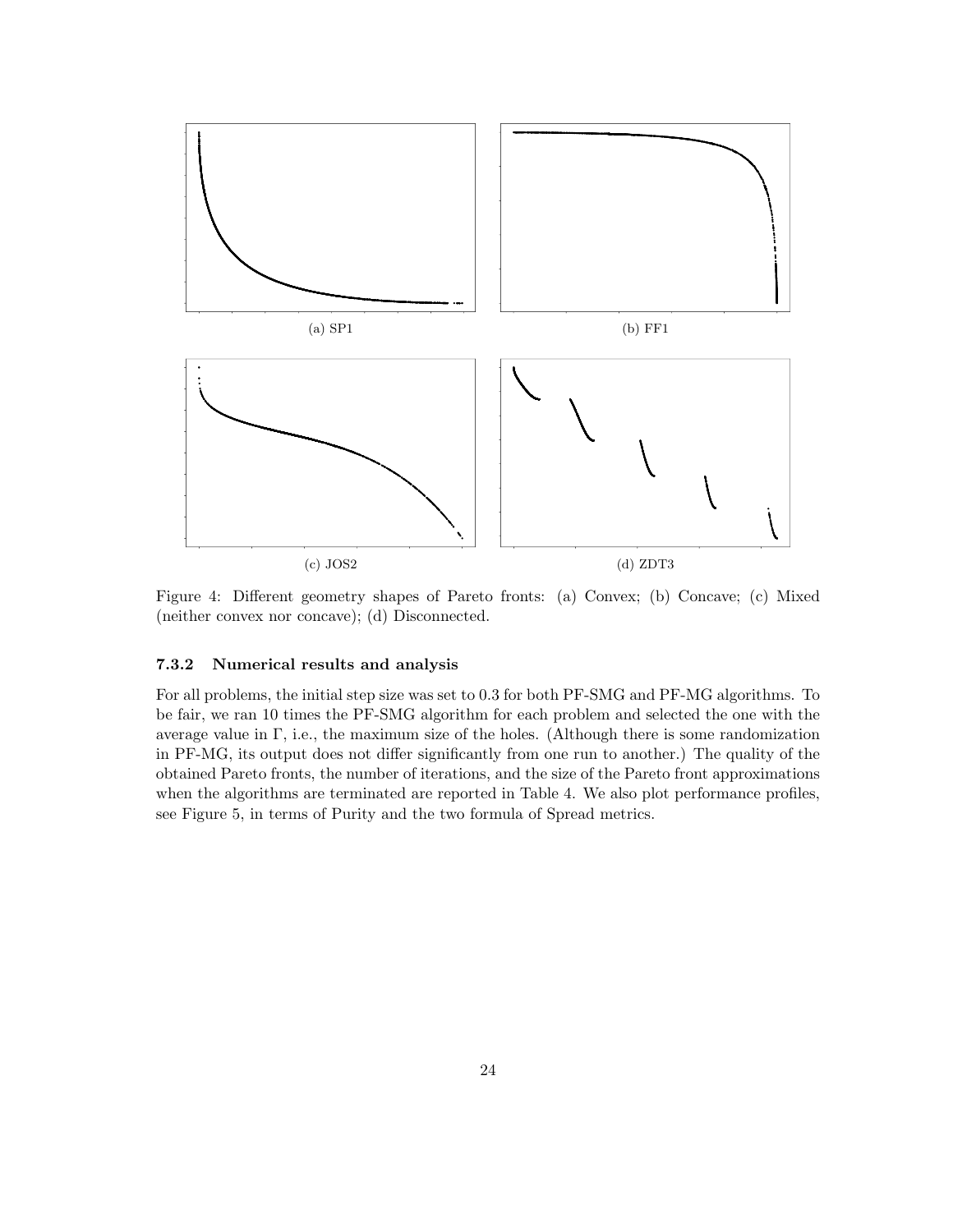

Figure 5: Performance profiles in terms of Purity, Γ, and  $\Delta$  repectively.

Overall, the PF-MG algorithm produces Pareto fronts of higher Purity than the PF-SMG, which is reasonable since using the accurate gradient information results in points closer to the true Pareto front. However, the Purity of Pareto fronts resulting from the PF-SMG is quite close to the one from the PF-MG in most of the testing problems. Also, when we examine the quality of the fronts in terms of the Spread metrics (see  $\Gamma$  and  $\Delta$  in Table 4), their performances are comparable, which indicates that the proposed PF-SMG algorithm is able to produce wellspread Pareto fronts. For some problems like IM1 and FF1, it is observed that PF-SMG generates nondominated points faster than the PF-MG. This might be due to the fact PF-SMG has two sources of stochasticity, both in generating the points and in applying stochastic multi-gradient, whereas PF-MG is only stochastic in the generation of points.

On the other hand, perhaps due to the worse accuracy of stochastic multi-gradients, PF-SMG takes more iterations than PF-MG to achieve the same tolerance level. Nevertheless, suppose that the computational cost for computing the true gradients for each objective function is significantly higher than the one for obtaining the stochastic gradients. It is easy to consider scenarios when the computation cost of PF-MG would be far more expensive than for PF-SMG.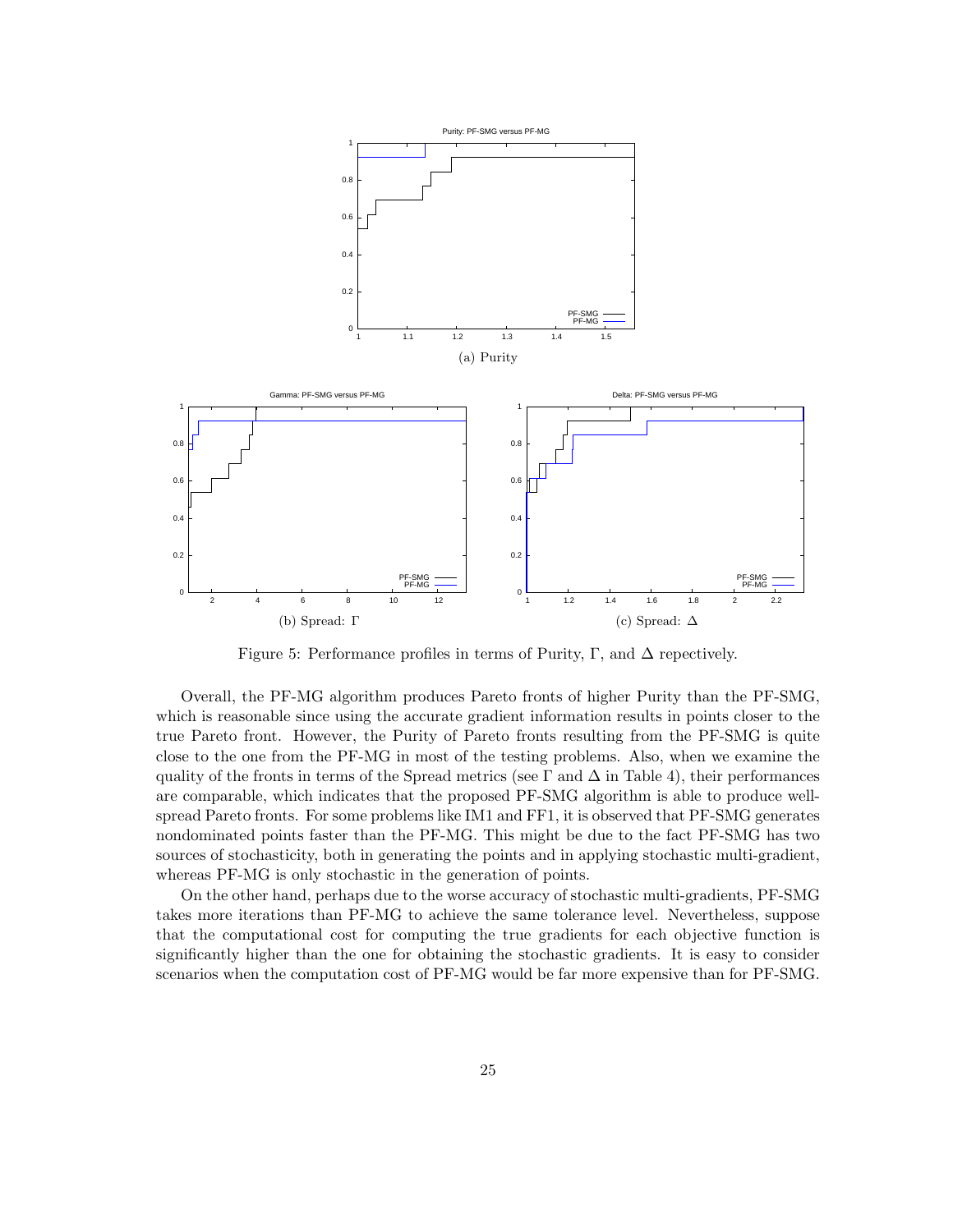| Problem          | Algorithm                         | Purity | $\Gamma$ | Δ      | $#$ Iter | $ \mathcal{L}_k $ |
|------------------|-----------------------------------|--------|----------|--------|----------|-------------------|
| ZDT1             | $PF-MG$                           | 1.000  | 0.0332   | 1.4404 | $26\,$   | 1575              |
|                  | PF-SMG                            | 1.000  | 0.0666   | 1.6958 | 26       | 1789              |
| ZDT2             | PF-MG                             | 1.000  | 0.9336   | 1.0407 | 48       | 1524              |
|                  | PF-SMG                            | 1.000  | 0.0705   | 1.5637 | 32       | 1680              |
| ZDT3             | PF-MG                             | 0.999  | 0.1716   | 1.5941 | 84       | 1524              |
|                  | PF-SMG                            | 0.999  | 0.6539   | 1.3005 | 70       | 1544              |
| JOS2             | $\rm \overline{P}F\text{-}\rm MG$ | 1.000  | 0.1853   | 1.3520 | 24       | 1530              |
|                  | PF-SMG                            | 1.000  | 0.7358   | 1.5445 | 18       | 2271              |
| SP <sub>1</sub>  | PF-MG                             | 0.996  | 0.0763   | 1.5419 | 24       | 1826              |
|                  | PF-SMG                            | 0.880  | 0.2817   | 0.9742 | 102      | 1503              |
| IM <sub>1</sub>  | PF-MG                             | 0.992  | 0.0936   | 0.8879 | 18       | 1581              |
|                  | PF-SMG                            | 0.973  | 0.2591   | 1.0613 | 16       | 2161              |
| FF1              | PF-MG                             | 0.982  | 0.0788   | 1.5637 | 46       | 1533              |
|                  | PF-SMG                            | 0.630  | 0.0671   | 1.5701 | 20       | 1834              |
| Far1             | PF-MG                             | 0.843  | 0.3800   | 1.5072 | 26       | 1741              |
|                  | PF-SMG                            | 0.958  | 0.4192   | 1.5996 | 44       | 1602              |
| SK1              | PF-MG                             | 1.000  | 24.6399  | 1.0053 | 68       | 1531              |
|                  | PF-SMG                            | 0.999  | 24.6196  | 0.9195 | 48       | 1614              |
| MOP1             | PF-MG                             | 1.000  | 0.0329   | 0.9003 | 78       | 1505              |
|                  | PF-SMG                            | 1.000  | 0.1091   | 0.9462 | 14       | 2036              |
| MOP <sub>2</sub> | PF-MG                             | 1.000  | 0.0614   | 1.8819 | 140      | 1527              |
|                  | PF-SMG                            | 0.841  | 0.0609   | 0.8057 | 124      | 1504              |
| MOP3             | $\overline{\text{PF-MG}}$         | 0.990  | 19.8772  | 1.7938 | 26       | 1530              |
|                  | PF-SMG                            | 0.863  | 19.8667  | 1.7664 | 50       | 1571              |
| DEB41            | PF-MG                             | 0.953  | 26.8489  | 1.8430 | 14       | 1813              |
|                  | PF-SMG                            | 0.920  | 18.8147  | 1.5101 | 18       | 1997              |

Table 4: Comparison between resulting Pareto fronts from the PF-MG and PF-SMG algorithms.

Two informative final notes. The Pareto fronts of problem SK1 and MOP3 are disconnected, and hence, their values of Γ are significantly larger than others. There exists a conflict between depth (Purity) and breadth (Spread) of the Pareto front. One can always tune some parameters, e.g., the number of starting points and the number of points generated per point at each iteration, to balance the Purity and Spread of the resulting Pareto fronts.

## 8 Conclusions

The stochastic multi-gradient (SMG) method is an extension of the stochastic gradient method from single to multi-objective optimization (MOO). However, even based on the assumption of unbiasedness of the stochastic gradients of the individual functions, it has been observed in this paper that there exists a bias between the stochastic multi-gradient and the corresponding true multi-gradient, essentially due to the composition with the solution of a quadratic program (see  $(10)$ ). Imposing a condition on the amount of tolerated biasedness, we established sublinear convergence rates,  $\mathcal{O}(1/k)$  for strongly convex and  $\mathcal{O}(1/\sqrt{k})$  for convex objective functions,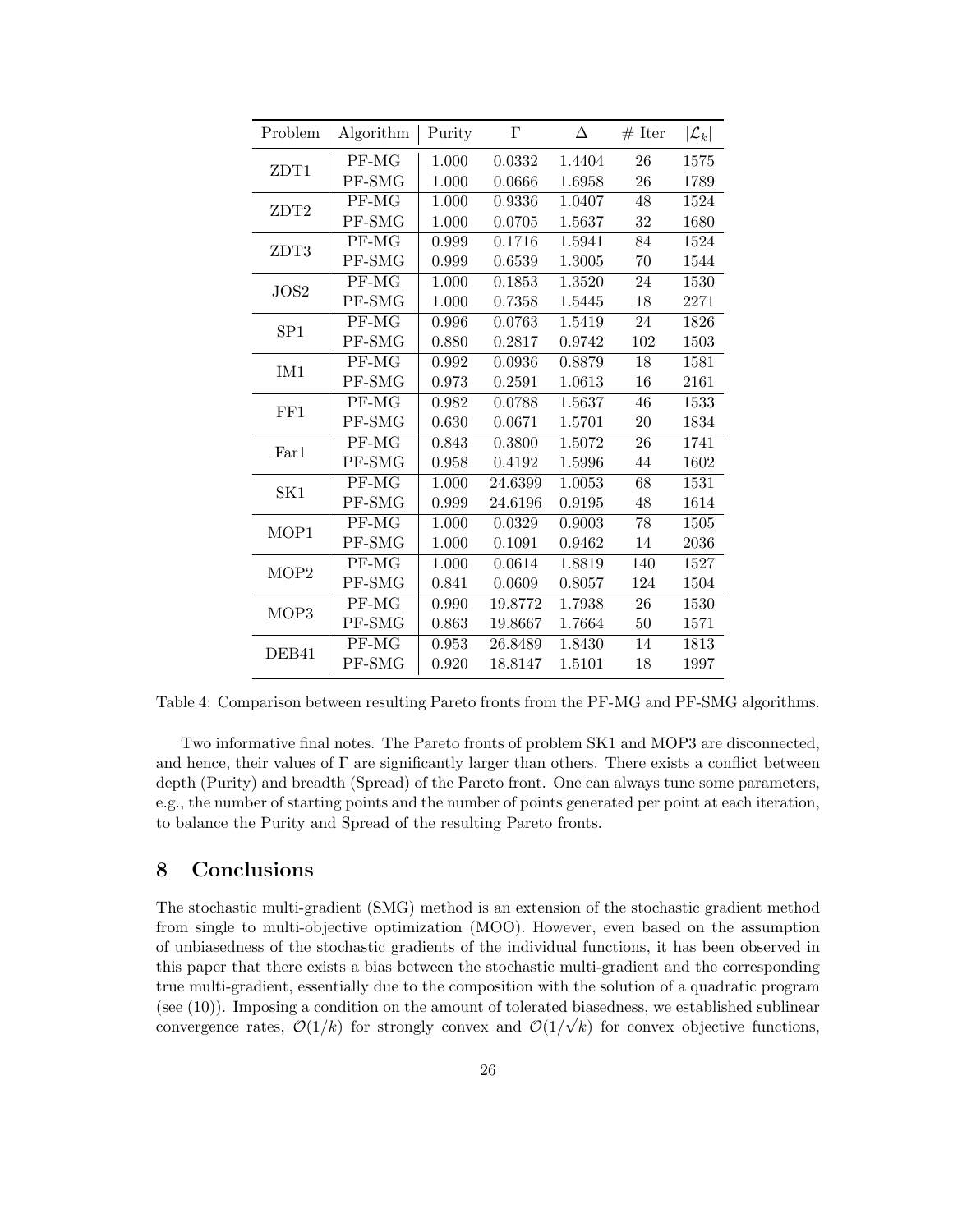similar to what is known for single-objective optimization, except that the optimality gap was measured in terms of a weighted sum of the individual functions. We realized that the main difficulty in establishing these rates for the multi-gradient method came from the unknown limiting behavior of the weights generated by the algorithm. Nonetheless, our theoretical results contribute to a deeper understanding of the convergence rate theory of the classical stochastic gradient method in the MOO setting.

To generate the entire Pareto front in a single run, the SMG algorithm was framed into a Pareto-front one, iteratively updating a list of nondominated points. The resulting PF-SMG algorithm was shown to be a robust technique for smooth stochastic MOO since it has produced well-spread and sufficiently accurate Pareto fronts, while being relatively efficient in terms of the overall computational cost. Our numerical experiments on binary logistic regression problems showed that solving a well-formulated MOO problem can be a novel tool for identifying biases among potentially different sources of data and improving the prediction accuracy.

As it is well known, noise reduction [15, 30, 35, 40] was studied intensively during the last decade to improve the performance of the stochastic gradient method. Hence, a relevant topic for our future research is the study of noise reduction in the setting of the stochastic multi-gradient method for MOO. More applications and variants of the algorithm can be further explored. For example, we have not yet tried to solve stochastic MOO problems when the feasible region is different from box constraints. We could also consider the incorporation of a proximal term and in doing so we could handle nonsmooth regularizers. Other models arising in supervised machine learning, such as the deep learning, could be also framed into an MOO context. Given that the neural networks used in deep learning give rise to nonconvex objective functions, we would also be interested in developing the convergence rate theory for the SMG algorithm in the nonconvex case.

## A Proof of Theorem 5.3

**Proof.** By applying inequalities  $(16)$ ,  $(17)$ , and  $(19)$  to  $(22)$ , one obtains

$$
\mathbb{E}_{w_k}[\|x_{k+1} - x_*\|^2] \le \|x_k - x_*\|^2 + \alpha_k^2 (L_g^2 + 2\Theta(L_{\nabla S} + \beta L_{\nabla S} M_S))
$$
  

$$
2\alpha_k \mathbb{E}_{w_k} [\nabla_x S(x_k, \lambda_k)]^\top (x_k - x_*)
$$
. (29)

From convexity one has

$$
S(x_k, \lambda_k) - S(x_*, \lambda_k) \leq \nabla_x S(x_k, \lambda_k)^\top (x_k - x_*). \tag{30}
$$

Then, plugging (30) into inequality (29) and rearranging yield

$$
2\alpha_k(\mathbb{E}_{w_k}[S(x_k, \lambda_k)] - \mathbb{E}_{w_k}[S(x_*, \lambda_k)]) \le ||x_k - x_*||^2 - \mathbb{E}_{w_k}[\|x_{k+1} - x_*\|^2] + \alpha_k^2(L_g^2 + 2\Theta(L_{\nabla S} + \beta L_{\nabla S}M_S)).
$$

For simplicity denote  $\hat{M} = L_g^2 + 2\Theta(L_{\nabla S} + \beta L_{\nabla S}M_S)$ . Dividing both sides by  $\alpha_k$  and taking total expectations on both sides allow us to write

$$
2(\mathbb{E}[S(x_k, \lambda_k)] - \mathbb{E}[S(x_k, \lambda_k)]) \le \frac{\mathbb{E}[\|x_k - x_*\|^2] - \mathbb{E}[\|x_{k+1} - x_*\|^2]}{\alpha_k} + \alpha_k \hat{M}.
$$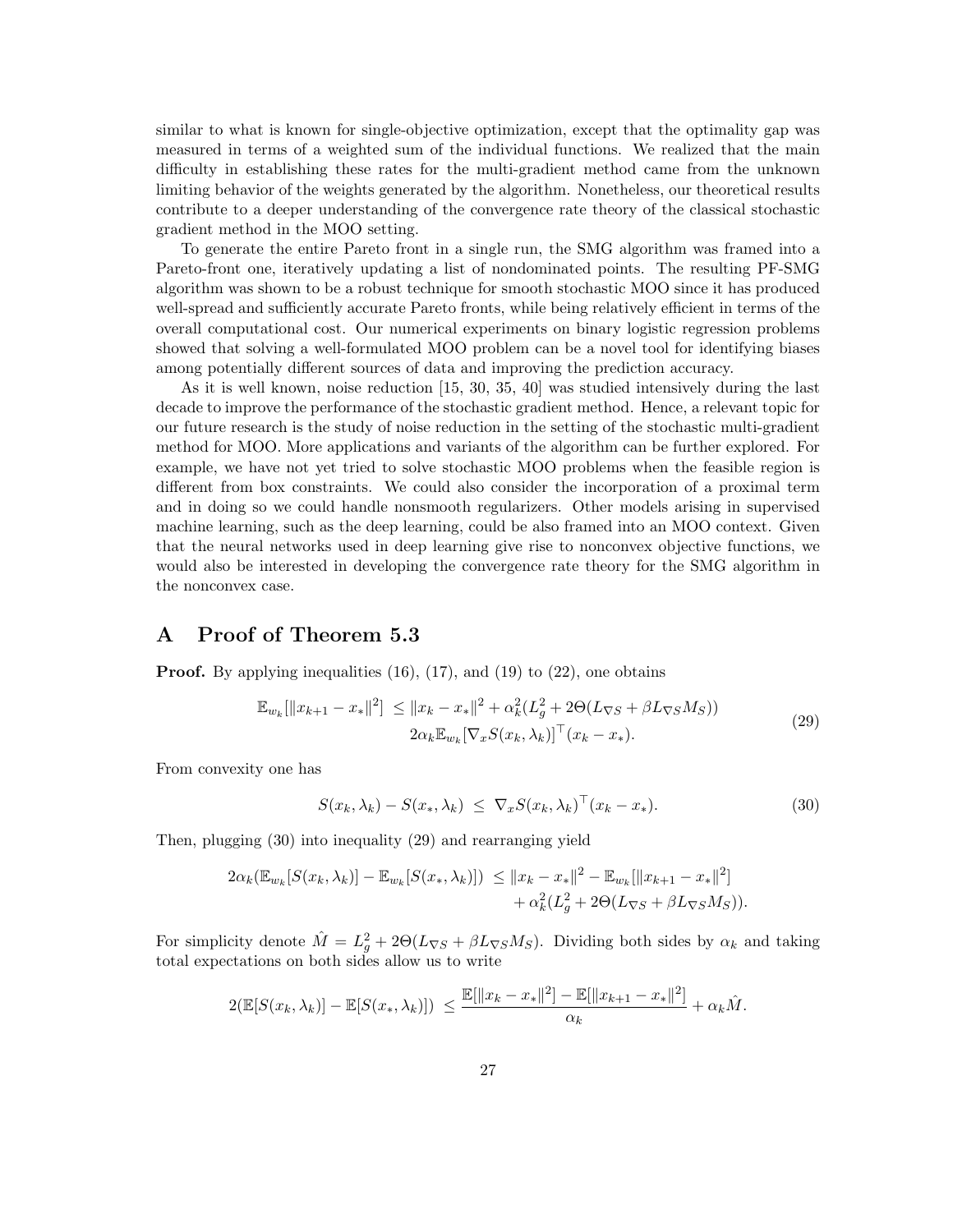Replacing k by s in the above inequality and summing over  $s = 1, \ldots, k$  lead to

$$
2\sum_{s=1}^{k} (\mathbb{E}[S(x_s, \lambda_s)] - \mathbb{E}[S(x_*, \lambda_s)]) \le \frac{1}{\alpha_1} \mathbb{E}[\|x_1 - x_*\|^2] + \sum_{s=1}^{k} \alpha_s \hat{M}
$$

$$
+ \sum_{s=2}^{k} (\frac{1}{\alpha_s} - \frac{1}{\alpha_{s-1}}) \mathbb{E}[\|x_s - x_*\|^2]
$$

$$
\le \frac{\Theta^2}{\alpha_1} + \sum_{s=2}^{k} (\frac{1}{\alpha_s} - \frac{1}{\alpha_{s-1}}) \Theta^2 + \sum_{s=1}^{k} \alpha_s \hat{M}
$$

$$
\le \frac{\Theta^2}{\alpha_k} + \sum_{s=1}^{k} \alpha_s \hat{M}.
$$

Then, using  $\alpha_s = \frac{\bar{\alpha}}{\sqrt{s}}$  and dividing both sides by 2k in the last inequality give us

$$
\frac{1}{k} \sum_{s=1}^{k} (\mathbb{E}[S(x_s, \lambda_s)] - \mathbb{E}[S(x_*, \lambda_s)]) \leq \frac{\Theta^2}{2\bar{\alpha}\sqrt{k}} + \frac{\bar{\alpha}\hat{M}}{\sqrt{k}},
$$
\n(31)

from the fact  $\sum_{s=1}^{k} \frac{\bar{\alpha}}{\sqrt{s}} \leq 2\bar{\alpha}\sqrt{k}$ . In the left-hand side, one can use the following inequality

$$
\min_{s=1,\ldots,k} \mathbb{E}[S(x_k,\lambda_k)] - \mathbb{E}[S(x_*,\bar{\lambda}_k)] \le \frac{1}{k} \sum_{s=1}^k (\mathbb{E}[S(x_s,\lambda_s)] - \mathbb{E}[S(x_*,\lambda_s)]),\tag{32}
$$

where  $\bar{\lambda}_k = \frac{1}{k} \sum_{s=1}^k \lambda_s$ . The final result follows from combining (31) and (32).

## B Metrics for comparison

Let A denote the set of algorithms/solvers and  $\mathcal T$  denote the set of test problems. The Purity metric measures the accuracy of an approximated Pareto front. Let us denote  $H(\mathcal{P}_{a,t})$  as an approximated Pareto front of problem  $t$  computed by algorithm  $a$ . We approximate the true Pareto front  $H(\mathcal{P}_t)$  for problem t by all the nondominated solutions in  $\cup_{a\in\mathcal{A}}H(\mathcal{P}_{a,t})$ . Then, the Purity of a Pareto front computed by algorithm a for problem t is the ratio  $r_{a,t} = |H(\mathcal{P}_{a,t}) \cap$  $H(\mathcal{P}_t)|/|H(\mathcal{P}_t)| \in [0,1],$  which calculates the percentage of nondominated solutions that are common in the approximated Pareto front and the true Pareto front. A higher ratio value corresponds to a more accurate Pareto front. In our context, it is highly possible that the Pareto front obtained from PF-MG algorithm dominates that from the PF-SMG algorithm since the former one uses true gradients.

The Spread metric is designed to measure the extent of the point spread in a computed Pareto front, which requires the computation of extreme points in the objective function space  $\mathbb{R}^m$ . Among m objective functions, we select a pair of nondominated points with the highest pairwise distance measured using  $f_i$  as the pair of extreme points. The first formula calculates the maximum size of the holes for a Pareto front. Assume algorithm a generates an approximated Pareto front with M points, indexed by  $1, \ldots, M$ , to which the pair of extreme points indexed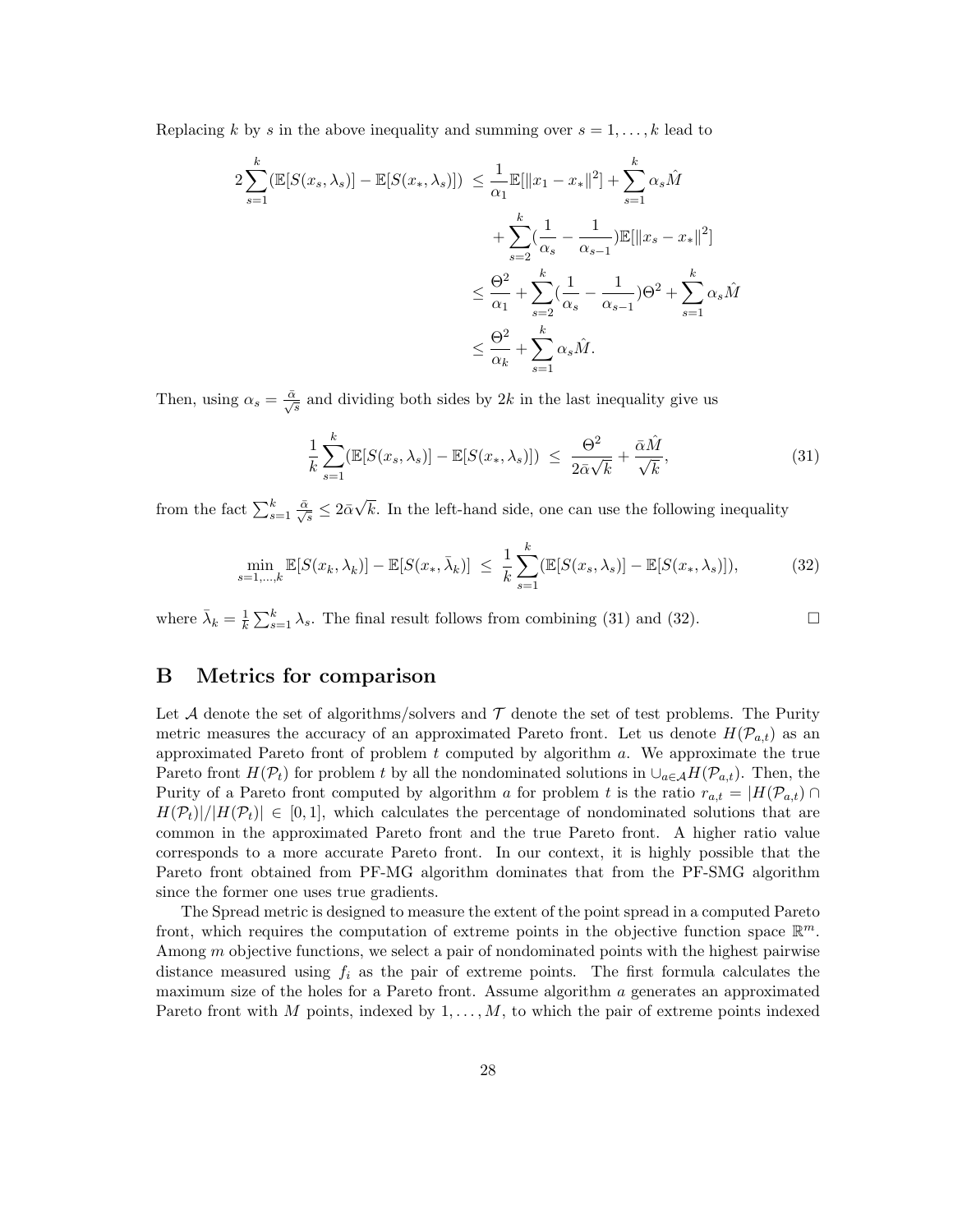by 0 and  $M + 1$  are added. Denote the maximum size of the holes by Γ. We have

$$
\Gamma = \Gamma_{a,t} = \max_{i \in \{0,\dots,m\}} \left( \max_{j \in \{1,\dots,N\}} \{\delta_{i,j}\} \right),\tag{33}
$$

where  $\delta_{i,j} = f_{i,j+1} - f_{i,j}$ , and we assume each of the objective function values  $f_i$  is sorted in an increasing order.

The second formula was proposed by [14] for the case  $m = 2$  (and further extended to the case  $m \geq 2$  in [12]) and indicates how well the points are distributed in a Pareto front. Denote the point spread by  $\Delta$ . It is computed by the following formula:

$$
\Delta = \Delta_{a,t} = \max_{i \in \{1,\dots,m\}} \left( \frac{\delta_{i,0} + \delta_{i,M} + \sum_{j=1}^{M-1} |\delta_{i,j} - \bar{\delta}_i|}{\delta_{i,0} + \delta_{i,M} + (M-1)\bar{\delta}_i} \right),
$$
\n(34)

where  $\bar{\delta}_i, i = 1, \ldots, m$  is the average of  $\delta_{i,j}$  over  $j = 1, \ldots, M - 1$ . Note that the lower  $\Gamma$  and  $\Delta$ are, the more well distributed the Pareto front is.

## References

- [1] F. B. Abdelaziz. L'efficacité en Programmation Multi-Objectifs Stochastique. PhD thesis, Université de Laval, Québec, 1992.
- [2] F. B. Abdelaziz. Solution approaches for the multiobjective stochastic programming. European J. Oper. Res., 216:1–16, 2012.
- [3] S. Bandyopadhya, S. K. Pal, and B. Aruna. Multiobjective GAs, quantitative indices, and pattern classification. IEEE Transactions on Systems, Man, and Cybernetics, Part B (Cybernetics), 34:2088– 2099, 2004.
- [4] S. Bandyopadhyay, S. Saha, U. Maulik, and K. Deb. A simulated annealing-based multiobjective optimization algorithm: AMOSA. IEEE Transactions on Evolutionary Computation, 12:269–283, 2008.
- [5] Y. Bechavod, K. Ligett, A. Roth, B. Waggoner, and Z. S. Wu. Equal opportunity in online classification with partial feedback. arXiv preprint arXiv:1902.02242, 2019.
- [6] H. Bonnel, A. N. Iusem, and B. F. Svaiter. Proximal methods in vector optimization. SIAM J. Optim., 15:953–970, 2005.
- [7] L. Bottou, F. E. Curtis, and J. Nocedal. Optimization methods for large-scale machine learning. SIAM Review, 60:223–311, 2018.
- [8] R. Caballero, E. Cerdá, M. Munoz, and L. Rey. Stochastic approach versus multiobjective approach for obtaining efficient solutions in stochastic multiobjective programming problems. European J. Oper. Res., 158:633–648, 2004.
- [9] V. Chandrasekaran, B. Recht, P. A. Parrilo, and A. S. Willsky. The convex geometry of linear inverse problems. Found. Comput. Math., 12:805–849, 2012.
- [10] C. C. Chang and C. J. Lin. LIBSVM: A library for support vector machines. ACM Transactions on Intelligent Systems and Technology (TIST), 2:27, 2011.
- [11] K. L. Chung. On a stochastic approximation method. Ann. Math. Statist., 25:463–483, 1954.
- [12] A. L. Custódio, J. A. Madeira, A. I. F. Vaz, and L. N. Vicente. Direct multisearch for multiobjective optimization. SIAM J. Optim., 21:1109–1140, 2011.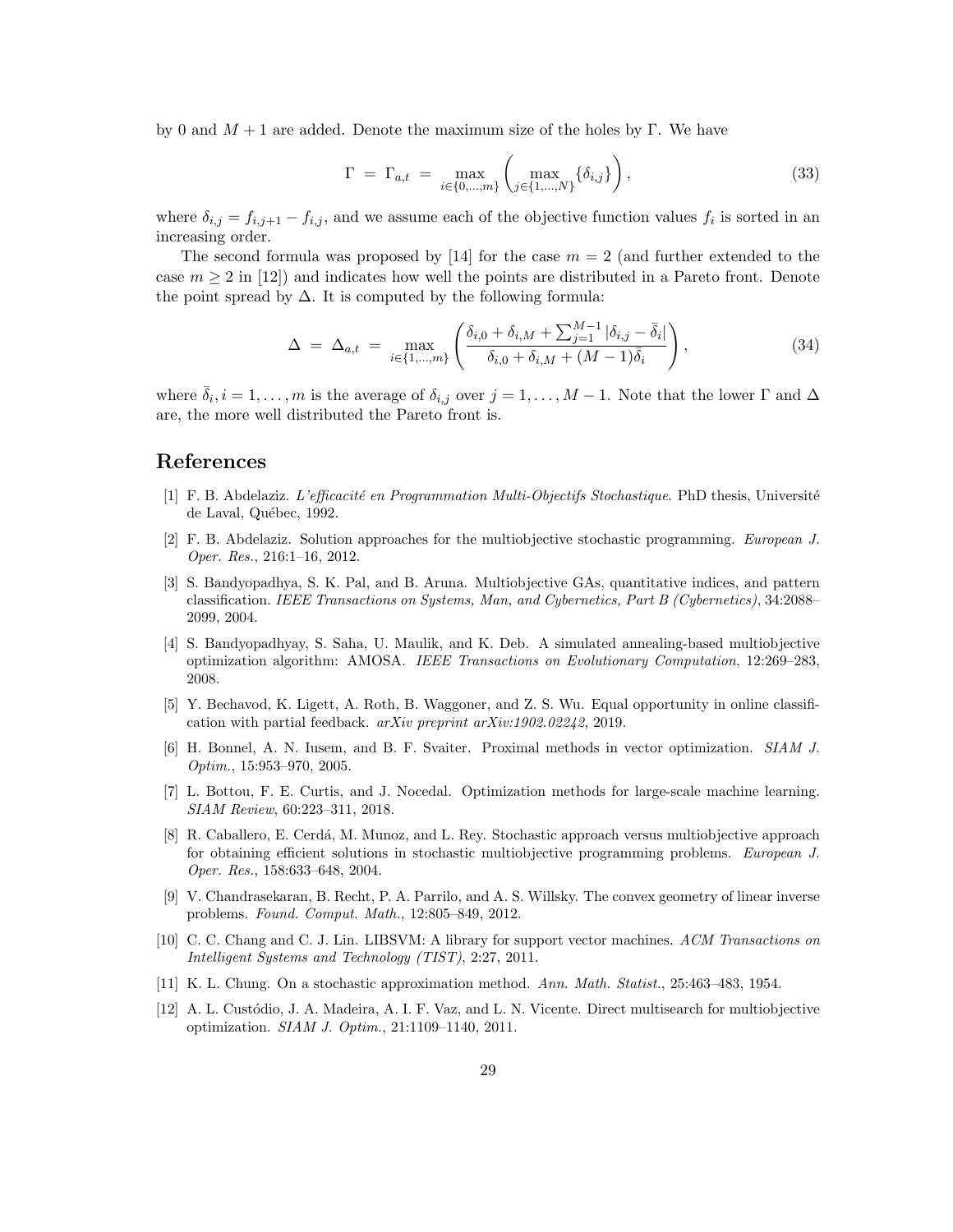- [13] I. Das and J. E. Dennis. Normal-boundary intersection: A new method for generating the Pareto surface in nonlinear multicriteria optimization problems. SIAM J. Optim., 8:631–657, 1998.
- [14] K. Deb, A. Pratap, S. Agarwal, and T. Meyarivan. A fast and elitist multiobjective genetic algorithm: NSGA-II. IEEE Transactions on Evolutionary Computation, 6:182–197, 2002.
- [15] A. Defazio, F. Bach, and S. Lacoste-Julien. SAGA: A fast incremental gradient method with support for non-strongly convex composite objectives. In Advances in Neural Information Processing Systems, pages 1646–1654, 2014.
- [16] J. A. Désidéri. Multiple-gradient descent algorithm (MGDA) for multiobjective optimization. C. R. Math. Acad. Sci. Paris, 350:313–318, 2012.
- [17] J. A. Désidéri. Multiple-gradient descent algorithm for Pareto-front identification. In Modeling, Simulation and Optimization for Science and Technology, pages 41–58. Springer, Dordrecht, 2014.
- [18] L. G. Drummond and A. N. Iusem. A projected gradient method for vector optimization problems. Comput. Optim. Appl., 28:5–29, 2004.
- [19] L. G. Drummond, F. M. P. Raupp, and B. F. Svaiter. A quadratically convergent Newton method for vector optimization. Optimization, 63:661–677, 2014.
- [20] L. G. Drummond and B. F. Svaiter. A steepest descent method for vector optimization. J. Comput. Appl. Math., 175:395–414, 2005.
- [21] M. Ehrgott. Multicriteria Optimization, volume 491. Springer Science & Business Media, Berlin, 2005.
- [22] J. Fliege, L. G. Drummond, and B. F. Svaiter. Newton's method for multiobjective optimization. SIAM J. Optim., 20:602–626, 2009.
- [23] J. Fliege and B. F. Svaiter. Steepest descent methods for multicriteria optimization. Math. Methods Oper. Res., 51:479–494, 2000.
- [24] J. Fliege, A. I. F. Vaz, and L. N. Vicente. Complexity of gradient descent for multiobjective optimization. to appear in Optim. Methods Softw., 2018.
- [25] J. E. Freund. Mathematical Statistics. Prentice-Hall, Englewood Cliffs, N.J., 1962.
- [26] E. H. Fukuda and L. M. G. Drummond. A survey on multiobjective descent methods. Pesquisa Operacional, 34:585–620, 2014.
- [27] S. Gass and T. Saaty. The computational algorithm for the parametric objective function. Nav. Res. Logist. Q., 2:39–45, 1955.
- [28] A. M. Geoffrion. Proper efficiency and the theory of vector maximization. J. Math. Anal. Appl., 22:618–630, 1968.
- [29] Y. V. Haimes. On a bicriterion formulation of the problems of integrated system identification and system optimization. IEEE Transactions on Systems, Man, and Cybernetics, 1:296–297, 1971.
- [30] R. Johnson and T. Zhang. Accelerating stochastic gradient descent using predictive variance reduction. In NIPS, pages 315–323, 2013.
- [31] A. J. Kleywegt, A. Shapiro, and T. Homem de Mello. The sample average approximation method for stochastic discrete optimization. SIAM J. Optim., 12:479–502, 2002.
- [32] K. Miettinen. Nonlinear Multiobjective Optimization, volume 12. Springer Science & Business Media, New York, 2012.
- [33] A. Nemirovski, A. Juditsky, G. Lan, and A. Shapiro. Robust stochastic approximation approach to stochastic programming. SIAM J. Optim., 19:1574–1609, 2009.